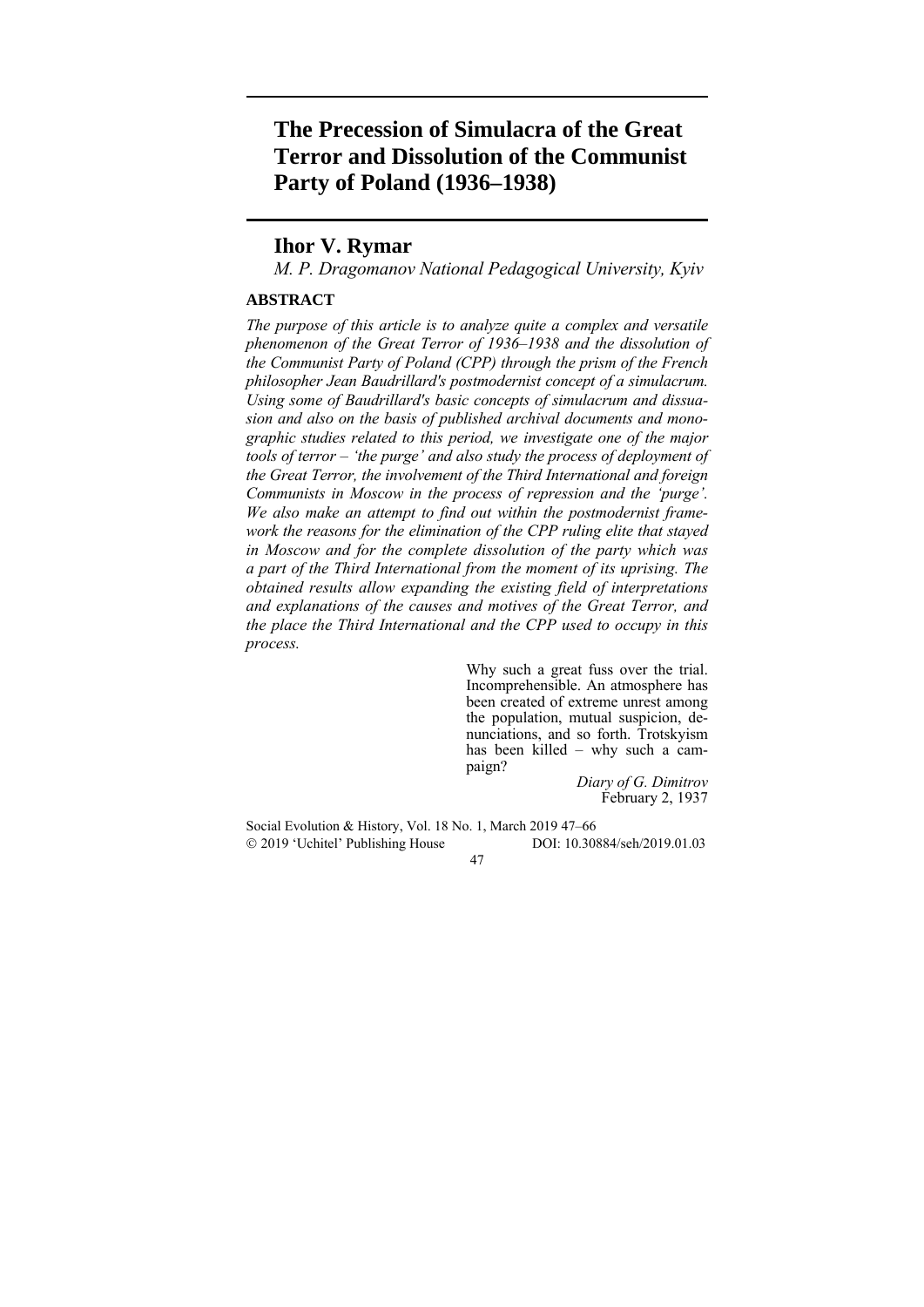#### 48 Social Evolution & History / March 2019

The epigraph conveys the impression produced by the trial of the Trotskyist-Zinoviev group on Georgi Dimitrov, the General Secretary of the Third International (Comintern), and his friends, Leon Feuchtwanger and Maria Osten, who lived in Moscow from the end of 1936. The record of December 18, 1936, when Feuchtwanger and Osten visited the court, attests the lack of understanding of the reasons for the trial and subsequent capital sentences, as well as the lack of evidence, except for the accusations; so there is a remark that 'since the Soviet regime is so powerful that it has nothing to fear from people sitting in prisons' (Dimitrov 2003: 44).

Approximately the same impression arises among the historians when they take up the study of the Great Terror of 1936–1938. The absurdity, mass fear and distrust, when anyone could be accused or even worse, be 'appointed' 'the nation's enemy'; the struggle of all against all, when only those who occupied the highest positions in the power hierarchy and those who performed the role of obedient tools in the hands of the former remained relatively safe; absolute vulnerability, total precession of simulacra, when the idea of an imaginary enemy precedes and stimulates the search of a real enemy, which actually hardly exists.

The precession itself, prepositions of similar objects, simulating, transmitting, depicting or representing reality, and *dissuasion* laid the foundation for the 1936–1938 repressions. It is the same precession and *dissuasion* that we find when studying the documents related to the repression of the Comintern representatives and dissolution of the Communist Party of Poland (CPP), the massacres of the old party members of the fraternal Communist Party, who had never been in opposition to the then-existing regime or who knew too much and could be unreliable.

The systematic analysis of data associated with the 1936–1938 Great Terror is still relevant, despite the powerful array of the processed material, and leaves a field for new approaches and interpretations. Taking this into consideration, the relevance of this article is to investigate the Great Terror of 1936–1938 and the dissolution of the Polish Communist Party as an element of the purges in the Third International and repressions against foreigners (Poles, Latvians, Estonians, Germans, *etc*.) as a part of the great precession of simulacra during the period from 1936 to 1938. The precession of simulacra, as something that cannot arise and exist in isolation from reality in its entirety and complexity, demands a systematic and multifactorial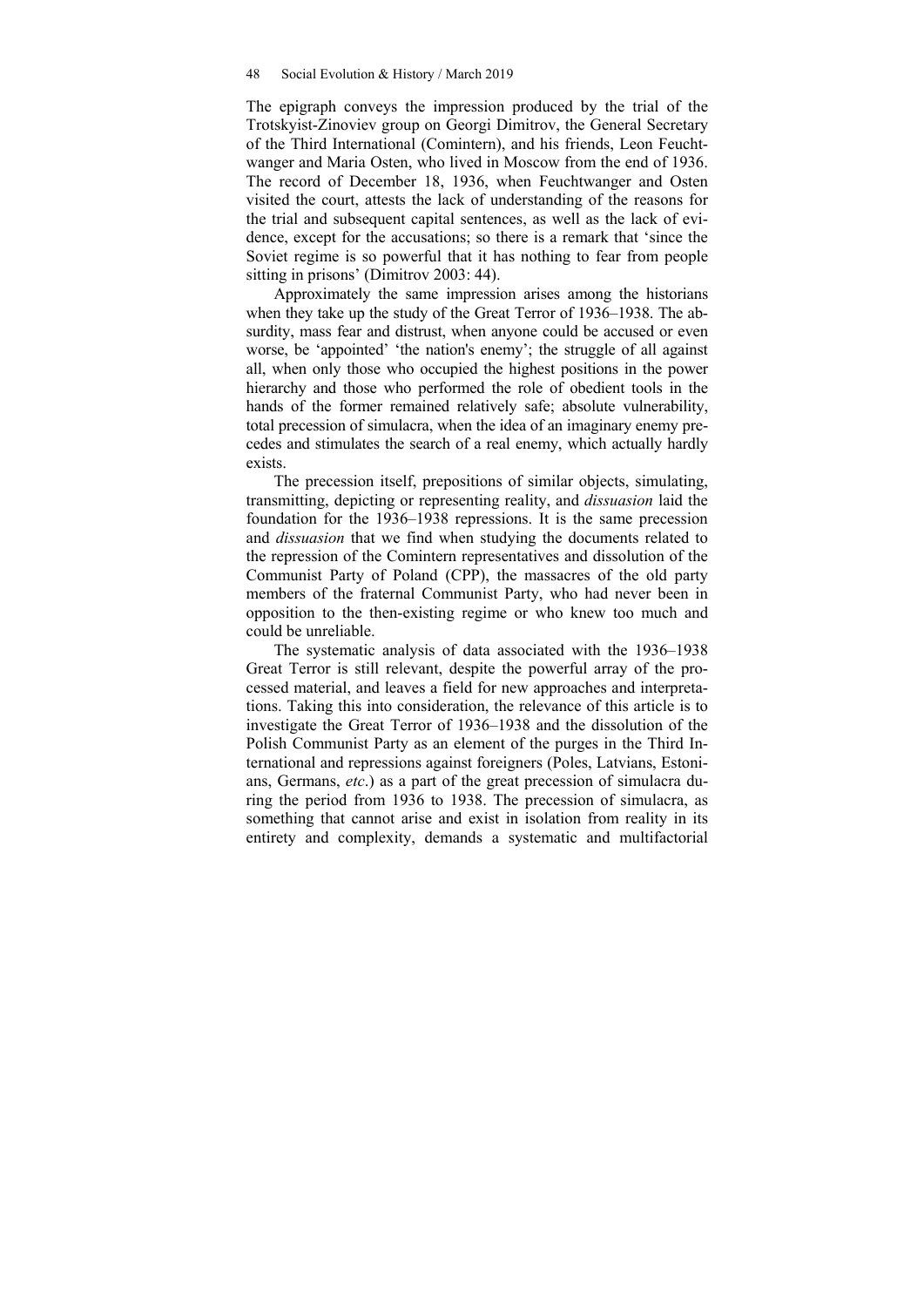analysis of the causes and motives of the Great Terror of 1936–1938 and the elimination of the CPP in 1937.

The Great Terror, as a global phenomenon, involved the whole population of the USSR, all societal layers including foreigners and political migrants, and all its structures and levels. The study of the Great Terror, the discovery of its causes and effects on social structures and the party involved many well-known scholars, both Western and Russian. Summing up their achievements, the Russian researcher, professor Andrey Medushevsky distinguishes seven main aspects (psychological, institutional, functional and sociological approaches, factor of personality, multivariate analysis and refusal of rational explanation of this phenomenon), which shed light on the Great Terror, study the causes of this phenomenon and try to answer the question why this happened (Medushevsky 2010). Besides, 'when studying the mechanisms of the 1936–1938 repression certain contradictions have been revealed' (*Ibid*.). First of all, they relate to the questions of how and where the very idea of the Great Terror came from, its institutional basis, whether it developed spontaneously or under Joseph Stalin's control, and finally, where is the boundary between terror and other forms of violence, inherent to Stalin's management system. The most complex issue of repressions can be studied through the application of a multifactorial analysis. The great terror, as the Stalinist system in general, cannot be explained by any single reason. In fact, both internal and external factors influenced Stalin's policy and governance. Focusing on social, political or personal aspects, most of the theories, in our opinion, ignore that repressions were a total precession of simulacrum and *dissuasion*. It is worth paying attention to the fact that the Russian analogue of the concept of '*dissuasion*' – apotrophy – although it is very close but still this term of Greek origin does not fully reflect the essence of the concept of 'dissuasion'. Therefore, we are inclined to use the original notion used by the French philosopher Jean Baudrillard – '*dissuasion*', which simultaneously combines the meanings of 'loss of beliefs, disbelief, rejection' with 'intimidation, frightening', as well as 'deterrence, retention, and prevention' (Baudrillard 2015: 215).

The historiography on the Great Terror, repressions over the Poles in the USSR and the dissolution of the CPP, as one of the constituent elements of the problem, is huge. Many Western (Robert Conquest, Nicolas Werth, William J. Chase, Norman Naimark, Terry Martin, Brigitte Studer, Berthold Unfried, *etc*.) as well as Russian (V. Khaustov, A. Vatlin, F. Firsov, M. Panteleyev, L. Babichenko, *etc.*) histo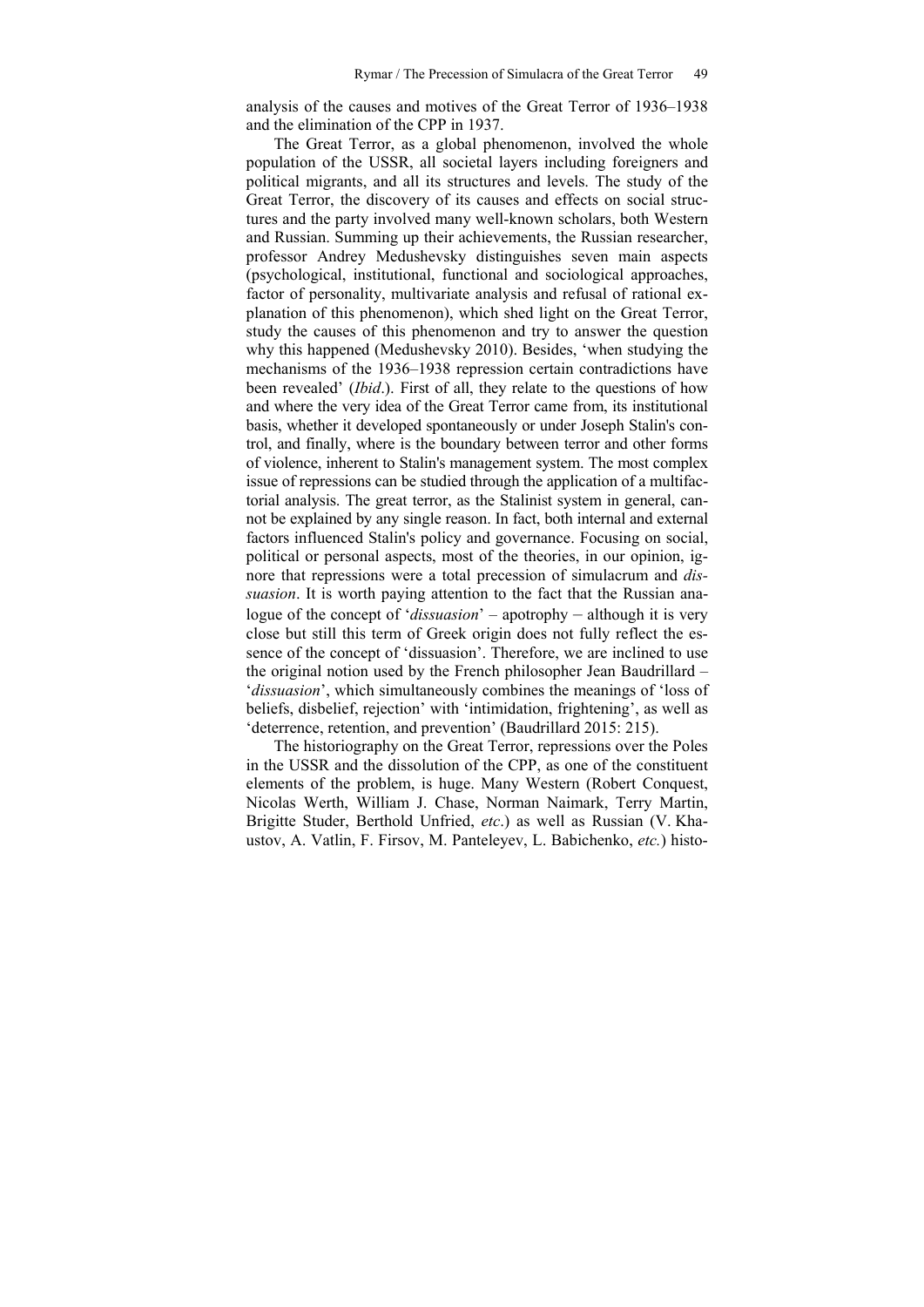rians addressed this issue; however, their approaches and interpretations remain in the discussion field.

The core of the problem is presented in the collection of documents (Adibekov, Anderson and Shirinya 2004; Davies, Khlevniuk and Rees 2001; Yakovlev 2004) which cover the relations within the ruling elite of the VKP(b) (between Joseph Stalin and his immediate circle) and between 'the master of the Kremlin' and state structures, including III International and his general secretary Georgi Dimitrov, who were also involved into the explosion of the Great Terror of 1936–1938 and documents from the funds of the Russian State Archive of Social and Political History (RGASPI) on the dissolution of the CPP (RGASPI 505/1/74, RGASPI 546/1/418). An important source is Dimitrov's Diary in which we find the information about the terror itself, the role of Stalin in repressions, and recollections of Margarete Buber-Neumann (the wife of Heinz Neumann, one of the Comintern functionaries) who witnessed the 1936–1938 repressions and was repressed herself. A certain difficulty with respect to the sources related to the Great Terror and the 1930s in general is the fact that Stalin's instructions hardly had a clearly expressed character and orientation, which affected the language of the documents which he personally approved and reviewed acting as the final authority.

In the period from September 1936 to November 1938, when Nikolai Yezhov headed the People's Commissariat for Internal Affairs (NKVD) bodies with which the Great Terror was associated, there were unprecedented repressions that touched a large part of population: from ordinary Soviet citizens to the leaders of the Political Bureau. The Great Terror included more than a dozen operations, planned at the highest level of Stalin and Yezhov. According to the French historian Nicolas Werth, these operations were carried out against the 'enemies' who were divided into two 'lines': the 'kulak line' (defined by operational order No. 00447 of July 30, 1937) and the 'national line' (including all foreign citizens coming from the countries that were considered hostile to the USSR and Soviet citizens having any connection with them) (Werth 2010: 237). The main events to which the attention of Western observers was drawn were three indicative Moscow processes – the 'case of 16' (1936), 'the case of 17' (1937), and 'the case of the 21' (1938). During these processes, the most prominent followers of Vladimir Lenin (Zinoviev, Kamenev, Krestinsky, Rykov, Pyatakov, Radek, Bukharin, *etc*.) confessed in their crimes: the organization of terrorist centers aimed at the overthrow of Soviet power, the murder of its leaders, the restoration of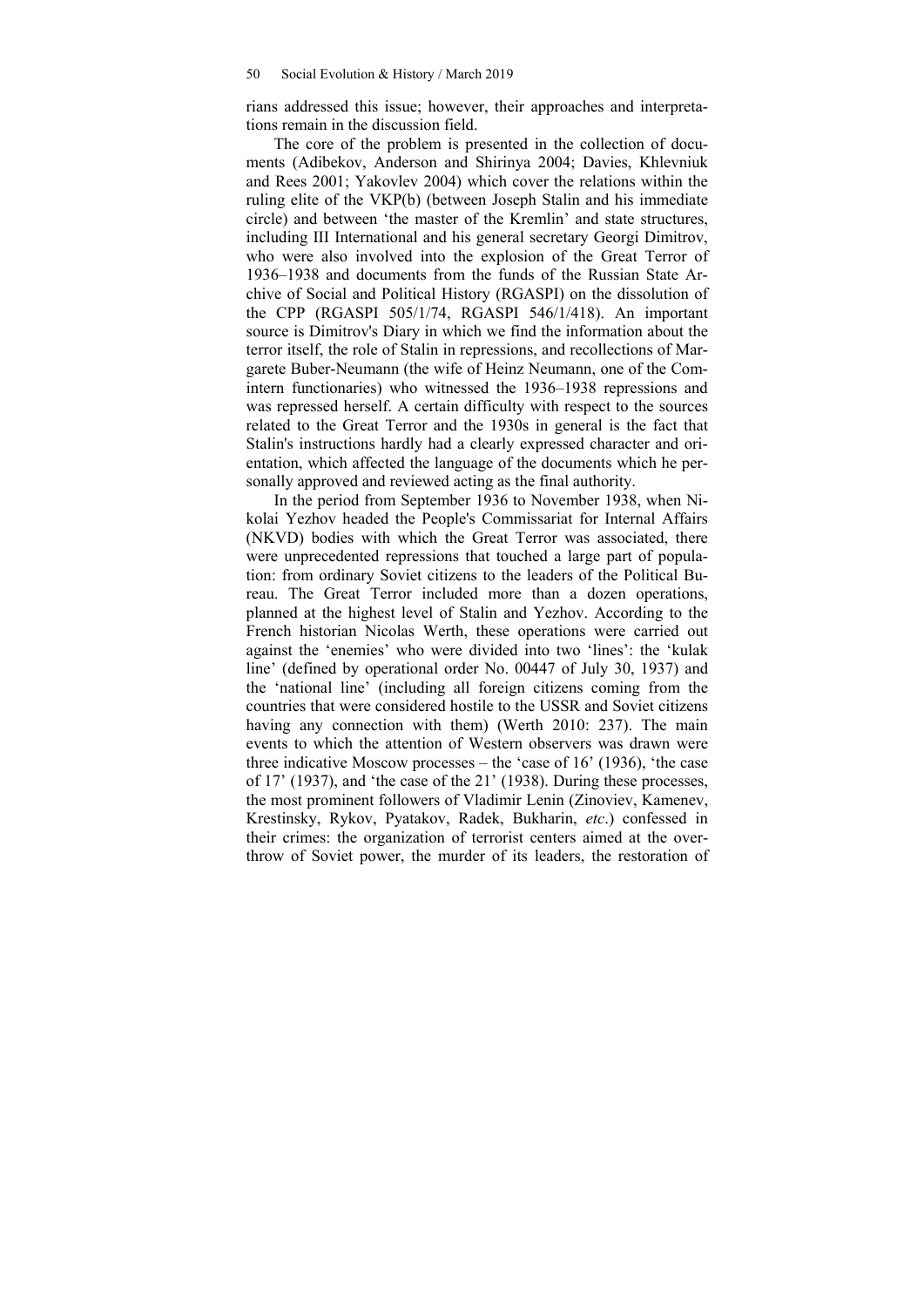capitalism, the commission of acts of harm, the destruction of the Soviet military power, the split of the USSR between foreign states and separation of Russia, Ukraine, Belarus, Georgia, Armenia, and the Soviet Far East. This scene is a remarkable precession of the enemy and an 'operation for the *dissuasion* of any real process with its operational copy, an ideally descriptive, metastable, programmable mechanism that provides all the signs of the real, bypassing any peripetium' (Baudrillard 2015: 7) was necessary in order to hide the other side – the mass repressions of people of any social category. The remarkable illustration is the recording of Stalin's words in Dimitrov's diary entry on November 7, 1937

Therefore, whoever attempts to destroy that unity of the socialist state, whoever seeks the separation of any of its parts or nationalities – that man is an enemy, a sworn enemy of the state and of the peoples of the USSR. And we will destroy each and every such enemy, even if he was an old Bolshevik; we will destroy all his kin, his family. We will mercilessly destroy anyone who, by his deeds or his thoughts – yes, his thoughts – threatens the unity of the socialist state (Dimitrov 2003: 65).

Subsequently, during the Great Terror, precession and *dissuasion* expanded to the borders of the entire Soviet Union. Inconspicuous for the foreign observers, this process would affect the consciousness of the Soviet citizens of all sections of society, squeezing the partystate to the size of the state party. The years 1936–1938 appeared the last act in the political struggle that eliminated Stalin's main rivals.

One of the main tools that supported the repressions carried out by the NKVD was the 'purge'. The purge and show trials along with other components of the Totalitarian Triade of Control (the phenomena of criticism/self-critique, biography and autobiography) were the elements of terror and in a certain sense its information basis. 'The purge is the manifestation of the party's self-criticism and its highest form' (Kaganovich 1933). In contrast to Kaganovich (the People's Commissar of Communications during the studied period), Margarete Buber-Neumann in her memoirs suggests defining purges as close as possible to the understanding of the party's ordinary member:

This was supposed to be a protective mechanism against 'fraudsters, bureaucrats, dishonest and unstable Communists and Mensheviks…' Purges <…> became a method that kept all party members in fear. In 1936, the cleansing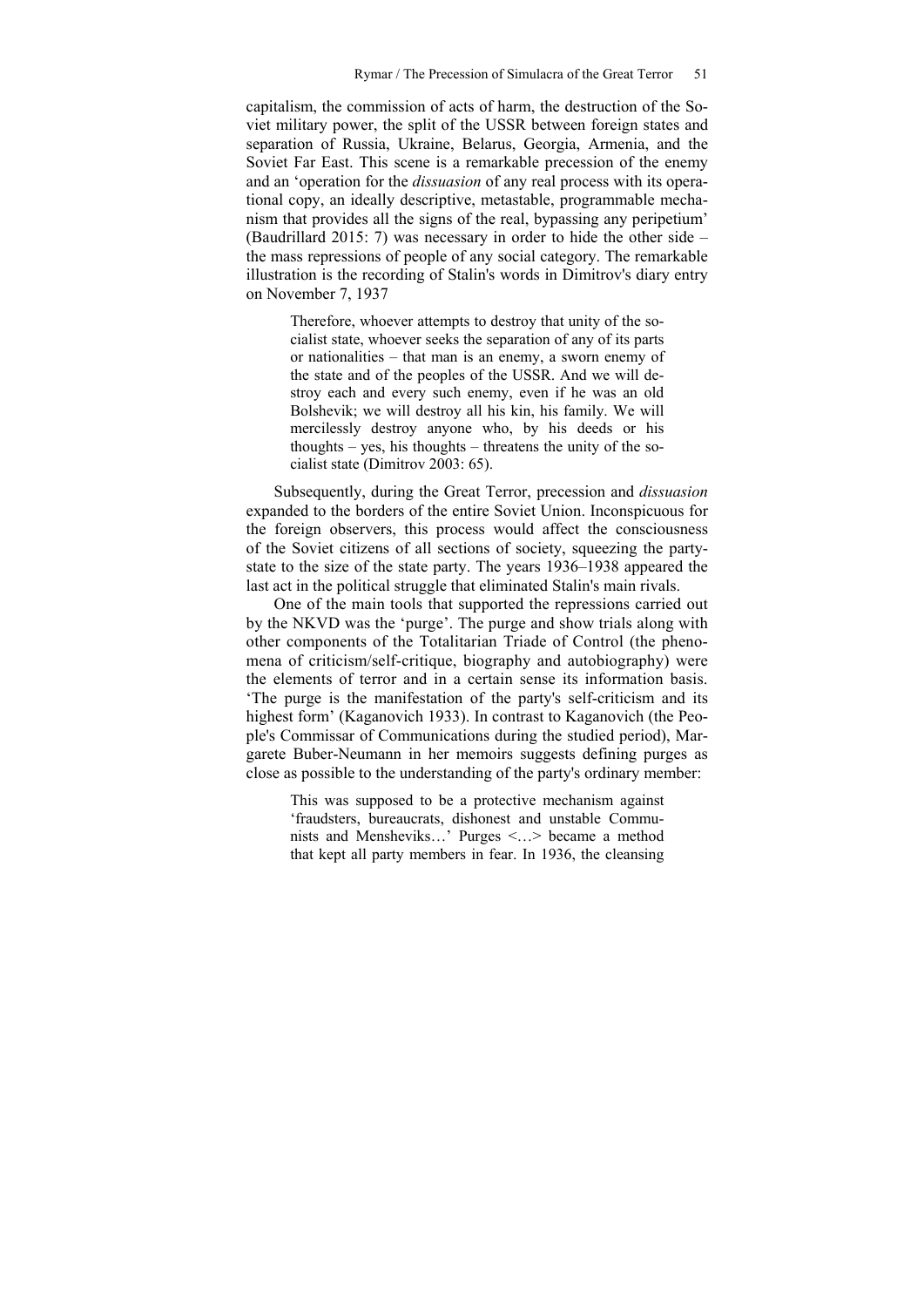carried out, to a certain extent, preliminary work for the NKVD: the desired accusative material against the arrested was gathered earlier in the process of purge (Buber-Neumann 1995: 231–232).

Today the term 'purge' is most often used to refer to the Great Terror of 1936–1938. The concept of 'Great Terror' was introduced to the academic community by Robert Conquest, and since then it has been widely used in the world historiography. It is important to understand that the second half of the 1930s witnessed not only purges. Purges became only a part of the 'apocalyptic theater of horror,' according to a well-meaning statement by N. Naimark (Naimark 2011: 85), which embraced the USSR in the second half of the 1930s.

The German historians Studer and Unfried directly associate the origins of the 'great purge' of 1936–1938 with the murder of Sergey Kirov in 1934. While prior to that moment a 'purge' meant a periodic 'self-purification' of the party from all kinds of 'unworthy elements' during the campaign of verification (following the definitions by Kaganovich and Buber-Neumann), then in 1936 it acquired a new character. It is significant that the reasons for the exclusion became more and more 'political' – the connection with 'hostile elements', 'Trotskyism', 'victimization', and of course, 'espionage' (Studer and Unfried 2011: 78–79).

The decision of the  $7<sup>th</sup>$  Congress of the Comintern in 1935 to establish a united anti-fascist front was an implicit confirmation that the bet on the communist parties alone was not justified. The Secretary, member of the Presidium of the Executive Committee of the Communist International (ECCI) and the chief of the Foreign Department of the Cheka and the OGPU (since 1935) Mikhail Moskvin (Meier Trilisser) admitted that neither numerous machines of communist parties nor funding through the ECCI major measures hardly brought the desired results: the mass communist parties were still absent in many European countries while the existing ones, as Moskvin characterized them, had 'a big head on thin, like matches, legs' (Khaustov and Samuelson 2010: 185).

At the same time, up to the mid-1930s there was a significant stiffening of the regime of residence in the territory of the USSR for the representatives of fraternal Communist Parties. Many of the communists who worked in the Comintern were at that time considered as a recruiting base for foreign intelligence. During the first half of the 1930s, conditions were created in order to quickly expand mass operations in the communist circles in the event of a change in the course of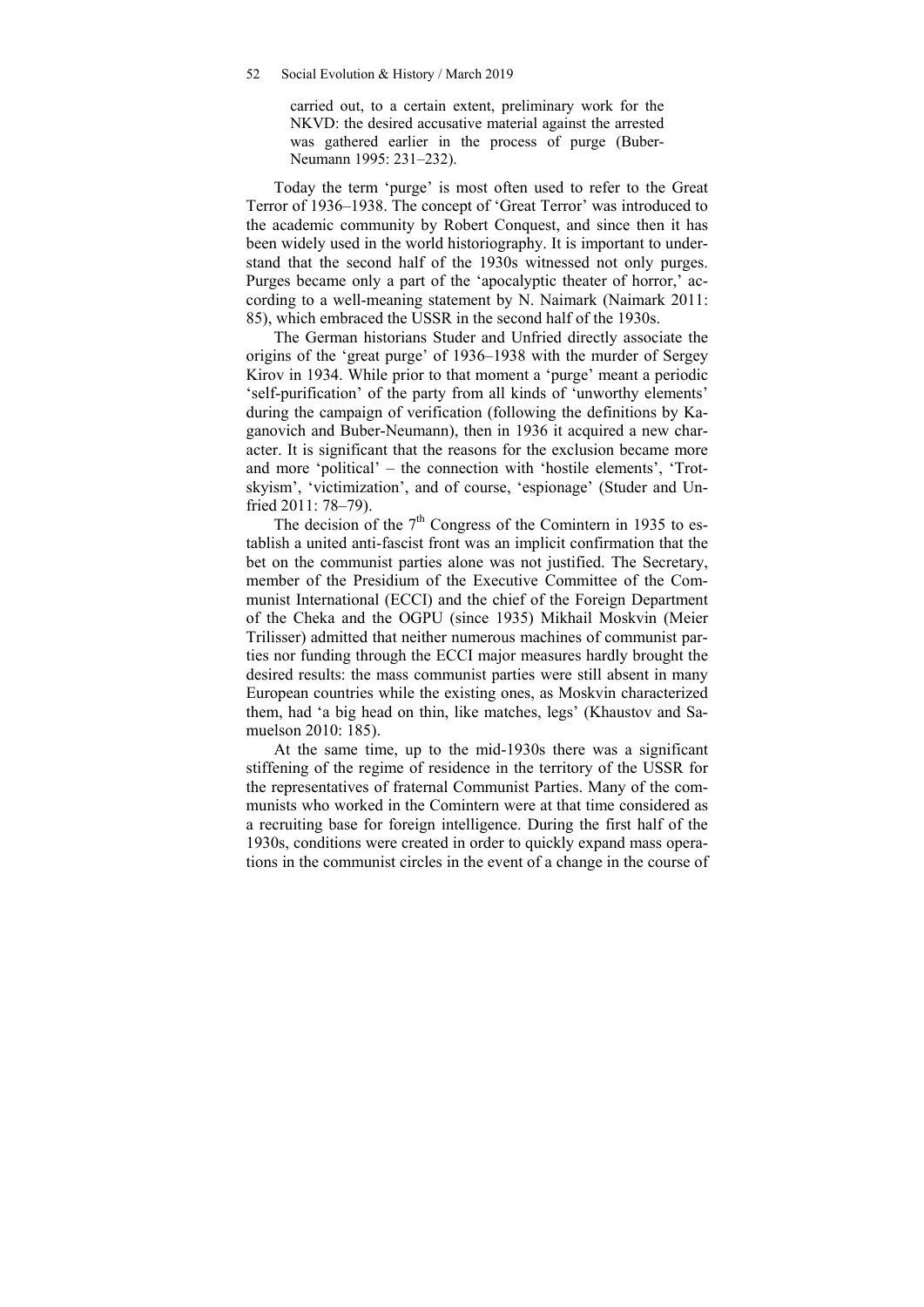punitive politics (Khaustov and Samuelson 2010: 56). Finally, the place and participation of the Comintern was resolved shortly before the start of the Great Terror, at the December plenary session of the Central Committee of the VKP(b) in 1935. The party successfully infiltrated 'open enemies, including even spies of foreign intelligence'. 'They penetrated under the guise of political immigrants and members of the fraternal communist parties.' In this direction, a number of resolutions were directed to strengthen the control of members of the foreign party, designed to expose enemies (Vatlin 1998: 66–69). With this decision, the Comintern was drawn into a circle of continuous inspections that were approaching the culmination of the Great Terror.

In January 1936 a commission was formed, headed by Moskvin. It started to examine all personal cases of employees of the Comintern. In addition, an attempt was made to cover the political migrants who did not work in the Comintern, including those who lived in the periphery (Babičenko 1994/1995: 35–39). The result of implementation of Moskvin's policy was the 'elimination of the staff', as it characterized by Yezhov's opponents in the staff department after his and his 'team' elimination (in November 1938) (RGASPI 546/1/418).

In the purges of the new type, the accusation and results were recorded right from the start. As Unfried noted, the set goals and activities of numerous commissions created between 1936 and 1937 for the purge of the Comintern and emigrant environment were quite clear: to change the Comintern staff and destroy the former frames (Studer and Unfried 2011). One of the Comintern secretaries, Dmitry Manuilsky defined one of the objectives of creating defense system as 'to lead to self-agent class enemy' (Babičenko 1994/1995: 36). The decisive difference between purges and terror of 1936–1938 was that the logic of the latter remained hidden from potential victims, especially from foreigners. The goal was to eliminate the emigrant environment, and the purge then meant a maximum expulsion of foreigners, which also began to count the frames of the fraternal Communist parties. However, it could not be declared openly and without approval of the official ideology. Such actions, as indicated by Unfried, were coded in stereotype representations, mainly in the form of enemy associated with foreign country (Studer and Unfried 2011: 81). In the time of the terror of 1936–1938, foreigners were a desirable target. Being 'foreigners', people fall into the cauldron of repression and terror in which they were pointed as a political factor and were useful as human material to destroy the system (Ochotin and Roginski 2000/2001).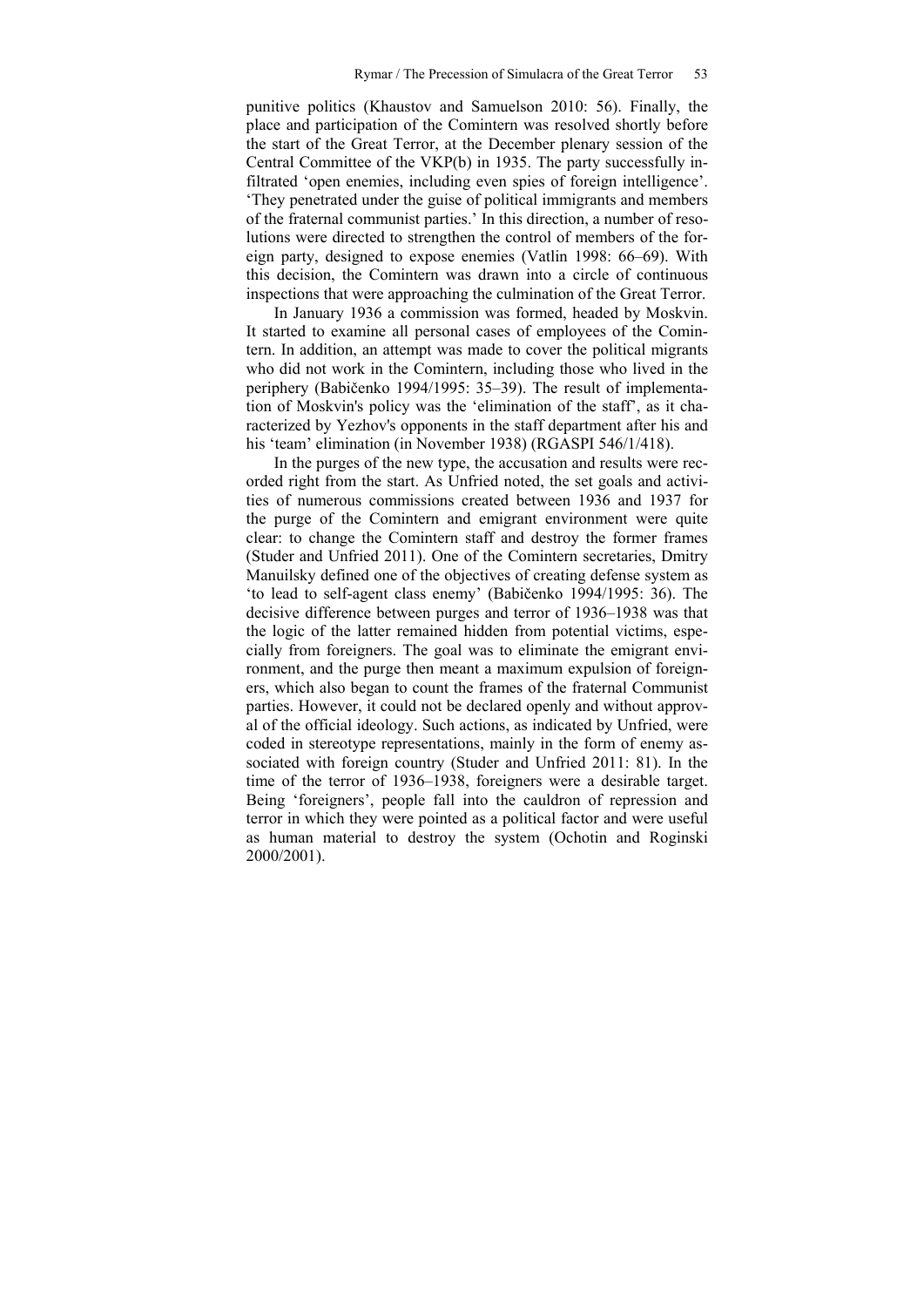The 1937 became extremely difficult for the Comintern. All services rushed from the Secretaries to the Communist Party offices. The Commission of the Secretariat of the ECCI consisting of Moskvin, Florin and Anvelt (January 1 – September 17, 1937) and the special Control Commission consisting of Dimitrov, Moskvin, and Manuilsky (established in May 1937) decided to exclude 256 members (Courtois *et al*. 2001: 284). During the first half of 1937, one-sixth of the staff of the Comintern was dismissed (102 out of 606 employees) with the following wording: 'Caught as an enemy of the party and people', 'the nation's enemy' *etc*. (Adibekov, Shakhnazarova and Shirinya 1997: 191). In the situation when many conspicuous workers of the Comintern became victims of repression, the activity of the governing bodies of the ECCI decreased. This can be illustrated by the fact that between two meetings of the ECCI in 1938 (on August 16 and December 26, respectively) there was an interval of four and a half months (Adibekov, Shakhnazarova and Shirinya 1997: 193).

The repressions started with the arrests of the leaders of the Communist Party of Poland, including Julian Leszczyński, the secretary-general of the Communist Party, and others. In general, the NKVD preferred those members of foreign Communist Parties who were driven underground, so in their case there could hardly be any 'diplomatic complications' (Buber-Neumann 1995: 250; Conquest 2009: 672). The arrested heads of the Polish section of the CPP began to give testimony concerning the leadership of the ECCI. Among the first arrested was Melnikov, who conducted all assistant activities in preparing employees for the Comintern various tasks abroad, including the provision of documents, special means, organization of radio communication, and encryption cases. He led the Department of International Relations (DIR), and then the Communications Service (CS) of the Comintern, which would be 'most clogged' (Adibekov, Anderson and Shirinya 2004: 749). It was this service that sent couriers to the communist parties abroad, and organized contact points in various countries of the world. Subsequently, there were arrests of executives who were responsible for illegal channels of communication between the Comintern parties in different countries. As for Osip Piatnitsky, the head of administrative and political department of the Central Committee of the VKP(b) and Vilgelm Knorin, the deputy head of the Department of Propaganda and Agitation of the Central Committee of the VKP(b) who worked in the Comintern until 1935, and others, according to Khaustov and Samuelson, were accused of what they had planned: the disruption of the Comintern and a gradual seizure of the ECCI apparatus; the unification of Trotskyist and other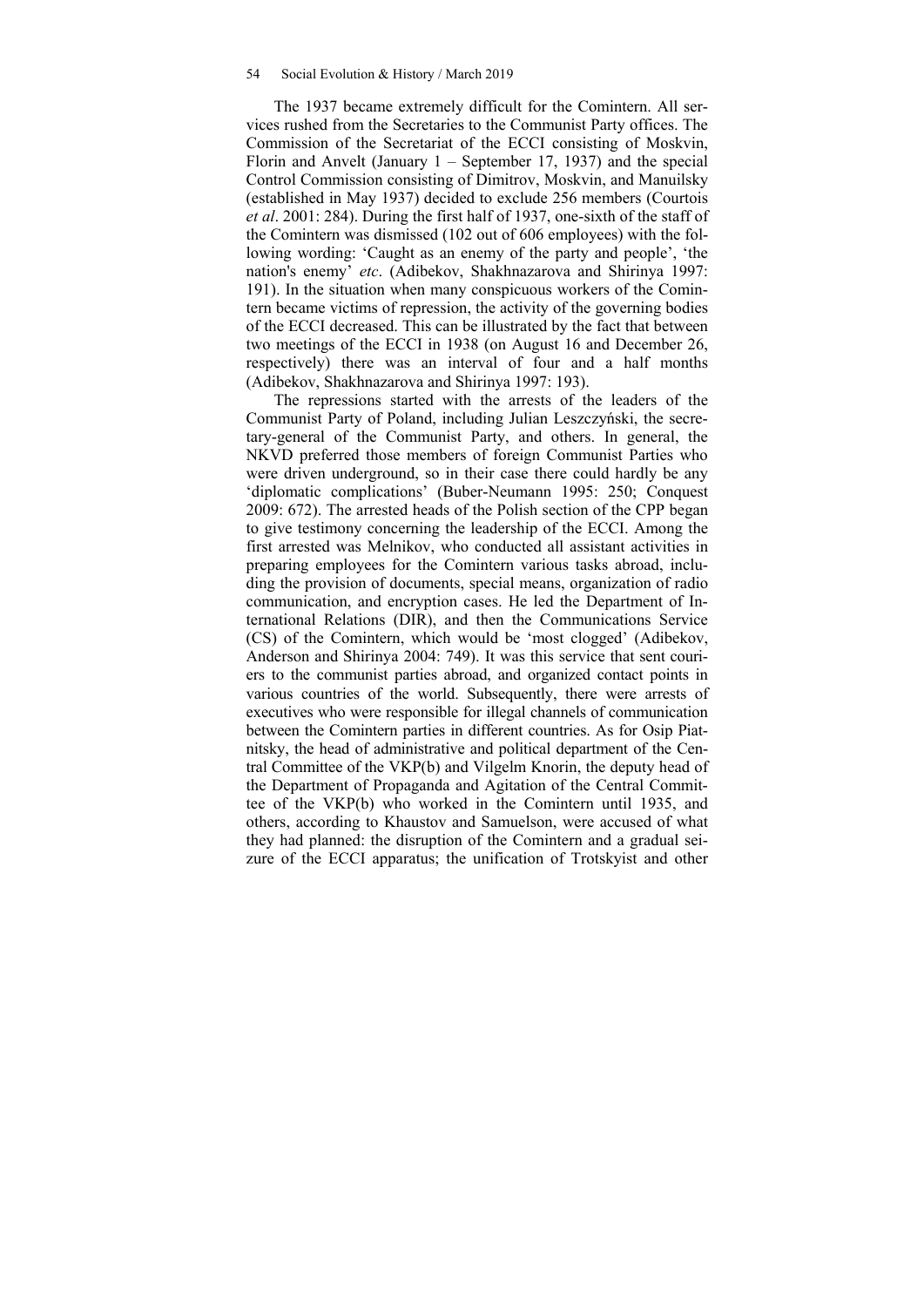opposition forces within the Communist Party in order to paralyze its work; organization of systematic illegal activities of the ECCI and its parties in capitalist countries; carrying out anti-Soviet propaganda; removing and discrediting certain Comintern leaders; struggle for leadership in certain Communist parties, the withdrawal of these parties from the Comintern and their joining the Fourth International (Khaustov and Samuelson 2010: 186). The NKVD investigators put forward the version about their contacts with Leon Trotsky's son Lev Sedov, which was carried out through Münzenberg, the member of the German Communist Party residing in Paris. There was thought to be a constant exchange of information about the state of the international communist movement and besides, Münzenberg received money from the ECCI. Another 'vicious' act was the organized resistance to the new leadership of the ECCI, namely, Dimitrov before and during the VII Congress of the Comintern. The speech of Harry Pollitt (General Secretary and Chairman of the Communist Party of Great Britain) in defense of Piatnitsky in the Presidium of the VII Congress was regarded by the Hungarian communist Béla Kun, the Assistant Chief of the 4<sup>th</sup> Red Army Management Staff Alexander Abramov-Mirov and Richard Mering as a schismatic action. The external factors contributing to increasing repressions against the leaders of the Comintern were the defeat of the communists in parliamentary elections in Germany and the rise of the National Socialists led by Adolf Hitler.

In this respect, the case against Willi Münzenberg, the representative of the Communist Party of Germany (Kommunistische Partei Deutschlands, KPD) and one of its founders, as well as other creators of the anti-fascist policy is quite indicative in the context of elimination of political opponents during the described period. Münzenberg, an active anti-militarist, a member of the *Spartakusbund*, joined the socialist party early enough to leave after meeting Lenin in Zurich. Soon, in 1919 Lenin invited Münzenberg to Moscow. Shortly thereafter he was among the representatives of a network of various societies that were engaged in propaganda of the Soviet experience. The main social groups, which Münzenberg appealed to, were intellectuals, artists and cultural elite. As M. Sperber wrote about him,

he pushed writers, philosophers, artists of all kinds to certify their own signatures as belonging to the foremost ranks of the most radical fighters ... he thus had in place a whole set of intellectuals who only waited for his sign to hit the road with him; he chose the direction of motion himself (Sperber 2003: 92).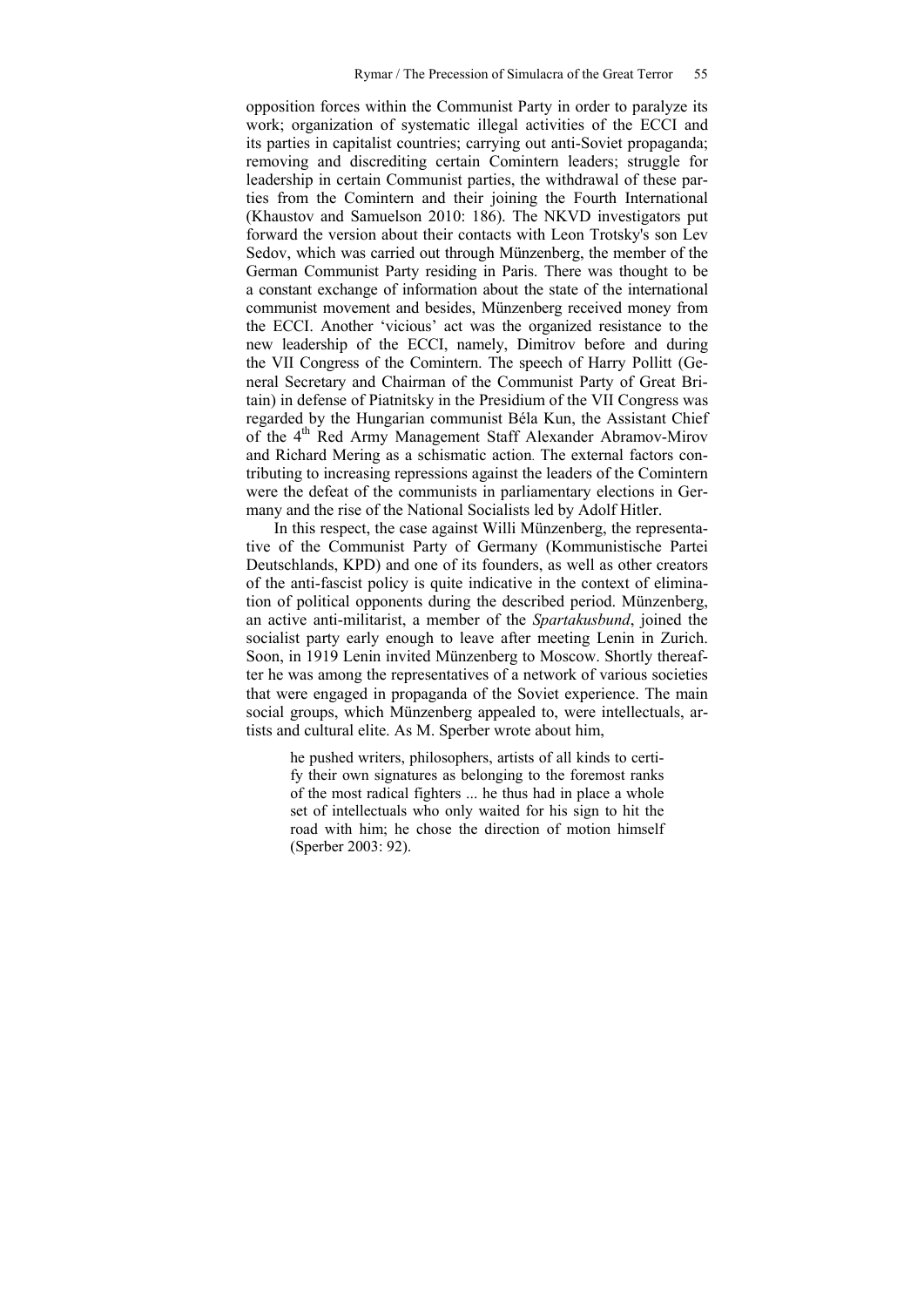The French historian studying communism, François Furet characterizes Münzenberg during the anti-fascist turn, as a person who became something like 'the world underground minister of propaganda of the Comintern, whose influence was first of all perceived in Western Europe' (Furet 2007: 347). Münzenberg was accustomed to living in the periphery of the communist movement and would use his charisma and agitator skills to attract the attention of those who sympathizeв with communist movement. This caused certain suspicions in Moscow.

By 1936, Münzenberg remained a faithful follower and supporter of Stalin and Soviet foreign policy, despite his conflict with the German communist Walter Ulbricht on the further fate of the German Volksfront. The result of this conflict was a gradual departure of Münzenberg from the Comintern and his drift to the opposition to the Stalinist regime in 1936. In October 1936 Dimitrov offered Münzenberg to head the propaganda department. But the latter refused. Had he agreed to head the department, the 'Münzenberg problem' would most likely have been resolved within the framework of the Great Terror; however, he remained in Paris. Ulbricht, the member of the KPD in the exile, was aware of Münzenberg's possible fate, if the latter had appeared in Moscow which he later confessed to Otto Klepper, the German lawyer and former Prussian minister of finance (Braskén 2011: 12). Another confirmation we find in Dimitrov's diary entry on November 11, 1937, that is the record of his conversation with Joseph Stalin, who calls Münzenberg a 'trotskyist' and suggests trying to lure him to Moscow to arrest (Dimitrov 2003: 69). On March 21, 1938, Wilhelm Pieck, with the consent of the Kremlin, sends to Dimitrov a draft resolution to exclude Münzenberg from the Central Committee of the KPD (Courtois 1994: 35). In 1939, he decides to leave the KPD, finally breaking with Stalin's communism.

The beginning of mass repressions in the Comintern is connected with the arrests of former leaders of the International Relations Department Boris Melnikov and Alexander Abramov-Mirov. In April 1937, after the acquaintance with the materials of Madyar's interrogation, Joseph Stalin instructed Yezhov to arrest Melnikov and his 'environment'. At the end of May, Stalin receives Melnikov's confession where he points to Abramov-Mirov as an accomplice in the 'counterrevolutionary organization'. With Stalin's sanction and on Yezhov's proposal, Abramov-Mirov was arrested.

According to Khaustov and Samuelson's research, the testimonies of Melnikov and Abramov-Mirov led to the arrest of the leaders of the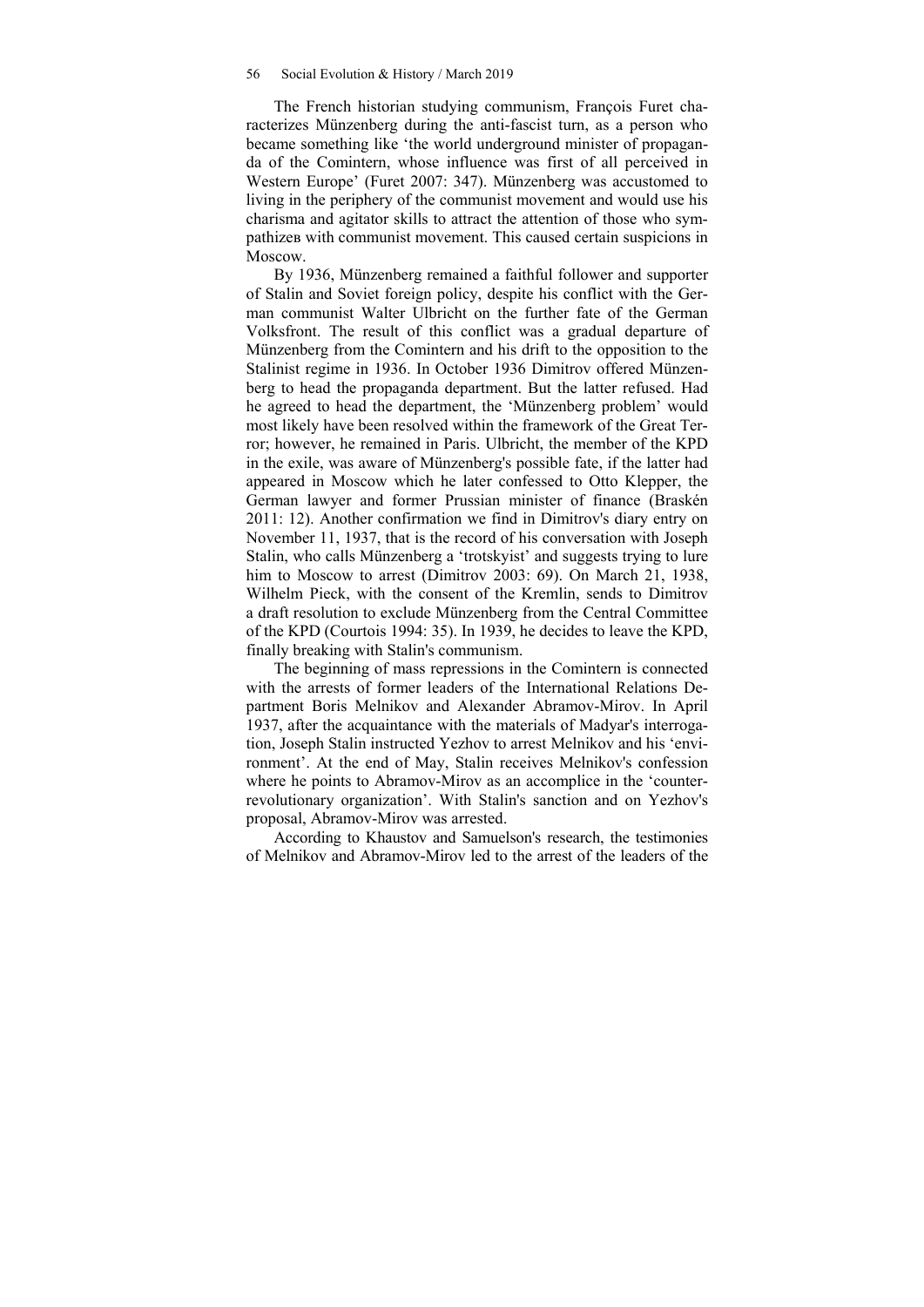contact points in Warsaw, Paris, Stockholm and Copenhagen. By early July 1937, more than 20 activists had been arrested. They were arrested by Knorin and Piatnitsky. Bela Kun was arrested after Stalin's personal instructions. According to the NKVD investigators, 'the counterrevolutionary Trotsky-right organization' was formed in the ECCI with a number of leaders of the Comintern playing there a major role. Piatnitsky was appointed its leader (Khaustov and Samuelson 2010: 188). Meanwhile, new data, especially the information from the famous Russian historian F. Firsov, testifies that a full-scale destruction of the Comintern and of the entire political emigration in the USSR was planned in the immediate physical sense the fourth major show trial – against the Comintern was to become the signal for the action (Firsow 1993; Starkov 1994).

Other representatives of Communist parties in the Comintern who lived at the 'Lux' Hotel also failed to escape the arrests. According to Buber-Neumann, already after the first trial some of those who lived at the 'Lux' Hotel found themselves an 'important job': 'they became agents of the State Political Directorate (GPU) and informed their compatriots' (Buber-Neumann 1995: 249). Suspicion was spread among the apparatus of the Comintern and spyware was spread to Soviet society. Among the arrested communist leaders there were Heinz Neumann, Hermann Remmele, Fritz Schulte, Hermann Schubert, Leo Flieg, Heinrich Süßkind and Hugo Eberlein, all former members of the Politburo of the KPD. In addition to Bela Kun, all the People's Commissars (12 people) of the ephemeral communist government in Budapest were arrested and executed. About 200 Italian and 100 Yugoslav Communists were arrested as well (Courtois *et al*. 2001: 198).

The terms separating the expulsion from the party and arrest varied: as noted by the authors of the *Black Book of Communism*, O. Walter was expelled from the Secretariat of Dimitrov on October 16, 1938. She was arrested two days later. Jan Borovsky (Ludwik Komorowski) was expelled from the ECCI on July 17 and was arrested only on October 17, 1937. Some were arrested directly at their workplaces, like A. Krajewski, responsible for the press and propaganda service. Many were arrested after their return from foreign missions. Moskvin was arrested on November 23, 1938 and executed on February 1, 1940, Anvelt died of torture. Fifty officials, including nine women, were shot (Courtois *et al*. 2001: 284). According to Panteleїev, these purges had the specific purpose of eradicating any opposition to the Stalinist dictatorship (Panteleїev 1994/1995: 48).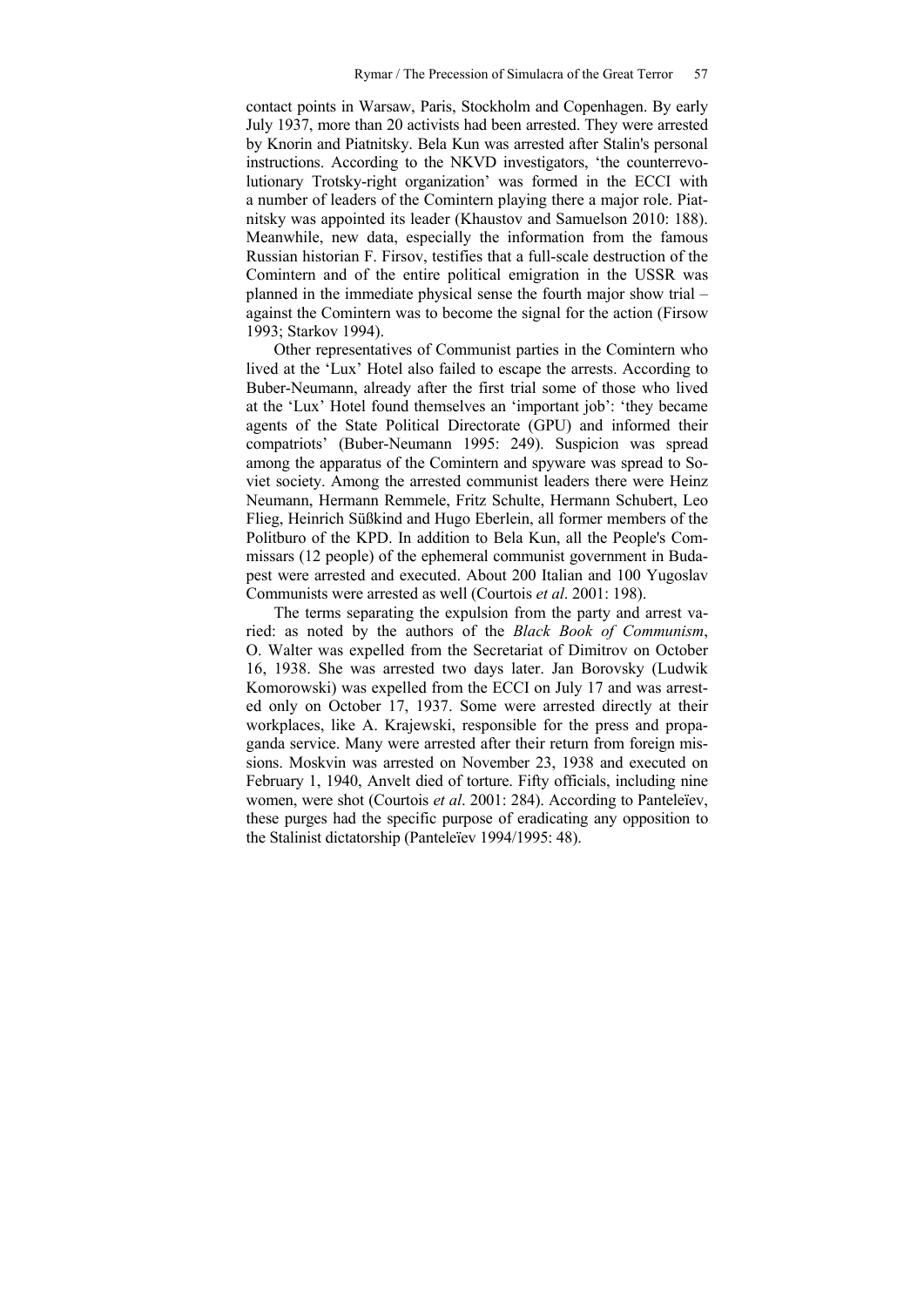As for the Communist Party of Poland (CPP), it was unofficially liquidated on November 28, 1937. Actually, the decision of the Presidium of the Executive Committee of the Communist International (ECCI) and the Resolution of the Secretariat of the ECCI was held and officially approved by the Presidium of the ECCI only on August 16, 1938, Record No. 27 (B) and 337 (B) respectively (RGASPI 505/1/74). These documents were adopted post factum, when the leaders and the head of the Central Committee of the CPP were liquidated. This event was preceded by a gradual elimination of the ruling elite of the Central Committee of the CPP so the party could hardly function in a proper way. By the series of resolutions and punitive operations the NKVD by Stalin's consent subjected to repression not only the Polish Communists, but also the Polish representatives and political immigrants living in the USSR.

According to the Russian historian V. Roginsky, the reasons for a complete elimination of the PCP root back to the first half of the 1920s, when its leadership supported the left opposition in the RKP(b) (Roginsky 1997). Since that time Stalin felt certain distrust to the Poles. The first repressions of the Polish Communists began in the late 1920s, when the party split into the 'right' and 'left' factions. The state of CPP in the late 1920s caused anxiety among the leaders of the VKP(b) and of the Comintern since the latter considered Poland as an important ally in the new imperialist war, and regarded the CPP as an extremely important party. In order to overcome the factional split, in August 1928, Vyacheslav Molotov who was engaged in the most important Comintern affairs at Stalin's request suggested his own plan for resolving the factional struggle in the CPP and the formation of a new Central Committee (Adibekov, Anderson and Shirinya 2004: 543–545). The measures proposed by Molotov ultimately led to the transition of power to the 'left'. The intervention of the Comintern and Stalin in the affairs of the Polish Communist Party took place, but not as radical as we can read in the 1929 'Bulletins of the oppositionist', which states that 'the Comintern, with the help of the GPU,' ruled 'the dispute between the "right" groupings of the Central Committee of the Polish Communist Party (A. Warski, M. Koszutska (W. Kostrzewa), *etc.*) and "left" (group of Leszczynski "Lenski"), sending the majority to the right of exile' (Bulletin of the opposition No. 66–67 (May – June 1938)).

At the same time the repressions against the activists of the Communist Parties of Western Ukraine and Western Belarus were initiated. After announcing that Józef Pilsudski's agents belong to the Polish 'rights', numerous arrests took place in 1933. In 1933–1934,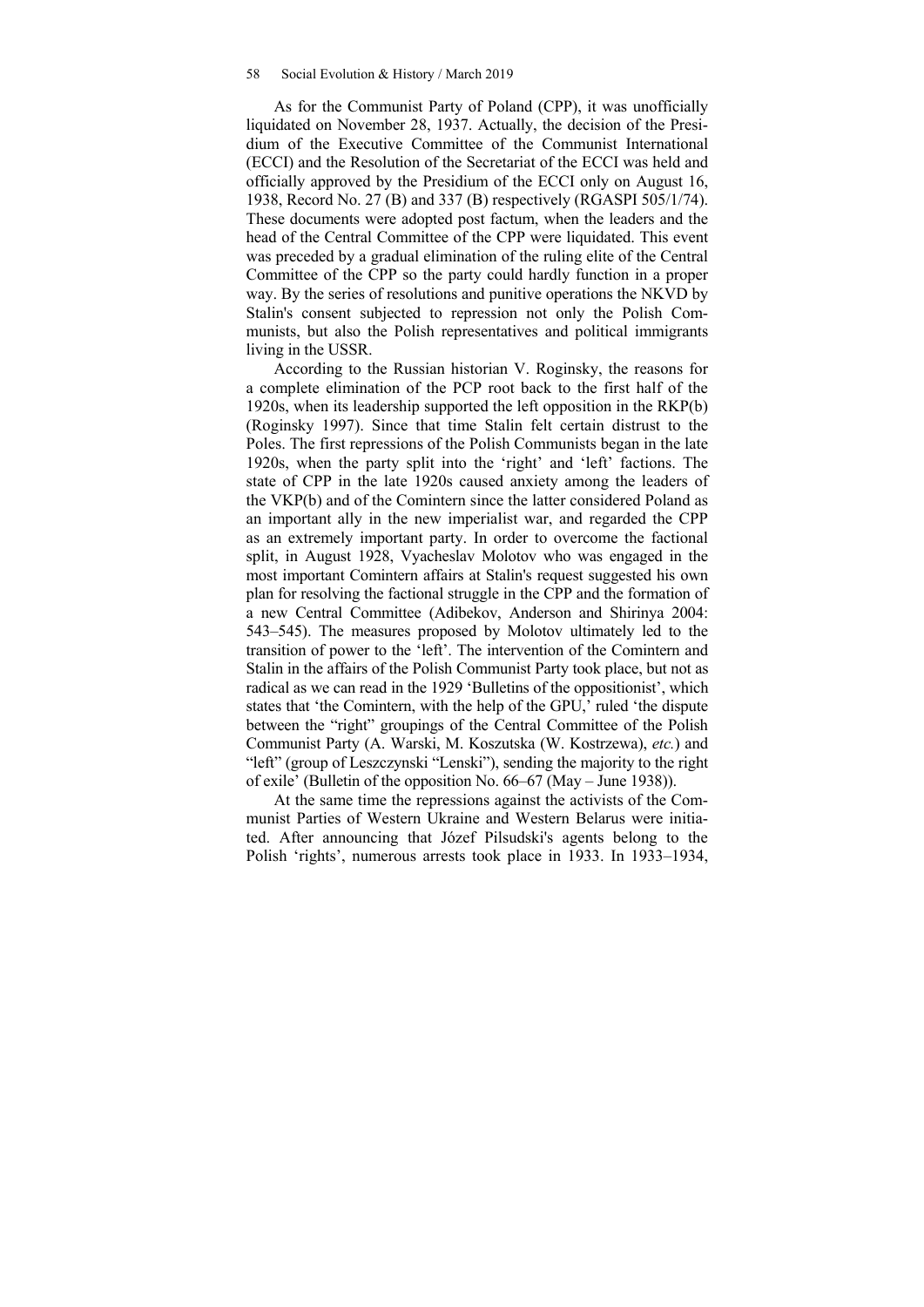several members of the Central Committee of the Communist Party and communist deputies of the Polish Sejm were shot. After that, Lenski's group declared the 'destruction of provocateurs' and 'purification of the atmosphere' in the CPP. After this, the Kremlin only defined the policy of the Polish Communists, who initially took the position of ultra-right but later dramatically changed it to the tactics of the 'people's front'.

A new stage of repression, this time against the ethnic minorities in the USSR, including the Polish minority living in the border areas of the Belorussian and Ukrainian SSRs, begins in the mid-1930s, almost immediately after the 'tampering' of the checkpoint. This was due to the fact that the rise of fascist and authoritarian regimes in Germany and Central and Eastern Europe, including Poland (Pilsudski's regime), as well as the convergence on the international scene of Germany with Poland, forced the Soviet Union to change the functioning regime in the border areas. From now on, the official Soviet propaganda would use the phrase from the letter from Kaganovich to Stalin (August 11, 1932) (Davies, Khlevniuk and Rees 2001: 274) emphasizing the transformation not only of the Ukrainian SSR, but of the whole Soviet Union into a 'vanguard' in the face of foreign influences. According to the American historian Martin, the repressions on the basis of nationality were explained by the fact that the border ethnic minorities, including the Poles, 'had transboundary ethnic ties with another national state' (Martin 2013: 426–427). The possible pretext was the German campaign in 1933–1934 to help German 'brothers in trouble' – the victims of famine in the USSR. This campaign demonstrated the ability of foreign governments to use national minorities as weapons against the Soviet Union. Later, the Poles addressed the Polish consul in Kiev with the same request. This, along with the concern of the head of the Belarusian government, Nikolay Goloded about the situation in the border areas, where 'the possibility is not excluded <...> of the preparation by the Polish fascism of this territory for the future' was a good reason for the start of ethnic cleansing and a gradual elimination of Polish national institutions that were then considered 'unreliable'. A remarkable fact here is that the ethnic purge involved not only border areas, but it also spread inside the country, covering the whole territory of the USSR. The repressions against ethnic Poles who held various positions in the party and Soviet apparatus, the NKVD and the Red Army bodies began at the end of 1936 – early 1937 (Courtois *et al.* 2001: 186). In 1936, the Party Control Commission and the NKVD began purging among political emigrants, focusing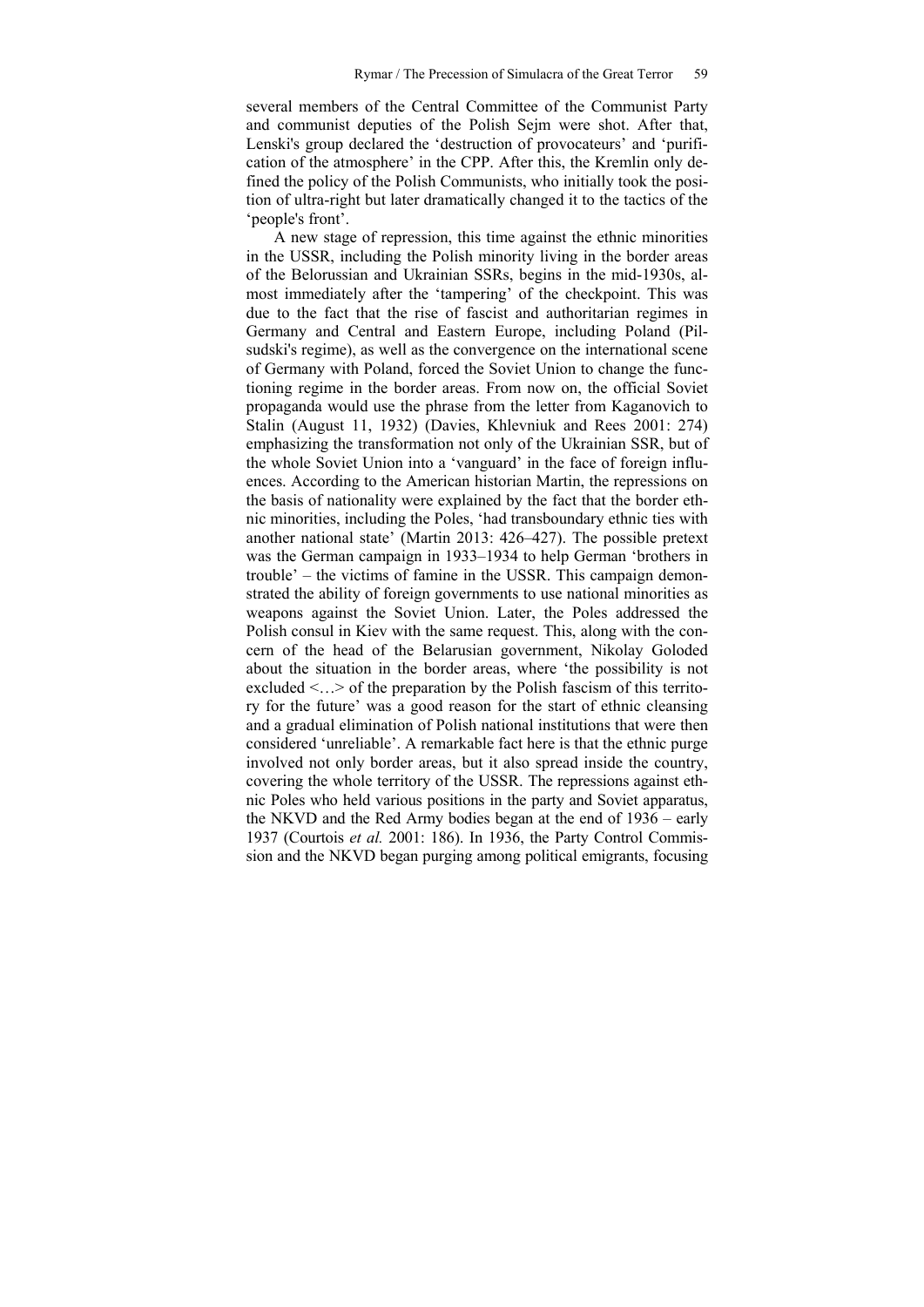on the Poles. According to the Russian historian Khaustov (1997), this purge quickly transformed into a campaign of mass arrests. With the launch of 'massive operations' of the Great Terror in the summer of 1937, the terror against the elite – the foreign communists – merged with ethnic terror that was directed against its own citizens of diaspora nationalities, which resulted in a mass campaign of terror against a new category of hostile nationalities. Some of the arrests of the PCP representatives were the result of a campaign to eliminate the longexisting Polish Military Organization (PMO). This can be proved by the fact that on August 11, 1937 the Politburo approved the operative order of the People's Commissar of Internal Affairs № 00485 on repression against the members of the Polish Military Organization (PMO), prisoners of war of the Polish army, defectors from Poland, political emigrants and political exchanges from Poland, and former members of Polish political parties (Yakovlev 2004: 301–303). On August 13, Yezhov signed the order and defined who should be arrested – all political immigrants and fugitives, 'the most active part of the local nationalist elements of the Polish national areas' (Shapoval, Prystaiko and Zolotariov 1997: 348). In October 1937 this category was expanded to include all Poles with 'consular ties' (almost all Poles in the USSR) (Petrov and Roginsky 1997). In 1938, the NKVD arrested the Poles, as well as the representatives of other nationalities, basing mostly on ethnicity (Bilokin 1993: 40–41). The Politburo Resolution of 15 January 1938 was prolonged until April 15, 1938 'the operation to defeat espionage and sabotage troops among Poles, Latvians, Germans, Estonians, Finns, Greeks, Iranians, Harbinese Chinese and Romanians as foreign nations and Soviet citizens, in accordance with the existing orders of the NKVD of the USSR'. People were arrested on the 'Polish line' or the 'German line' of national terror (Petrov and Roginsky 1997). The number of executed prisoners and minorities, unfortunately, is not known for sure, since not everyone arrested during the Polish operation was a Pole, as not all Poles were arrested for 'Polish Line'. All national institutions on the USSR territory were declared 'artificially created', in other words – historically unjustified. Moreover, as Martin noted basing on the processed documents, one of the delegates at the October plenum (1937) said: 'The Poles, working through their own agents, national fascists and trotskyist spies strengthened the border areas with their own people' (Martin 2013: 441). Thus, the party formulated a publicly undisclosed explanation of national terror as part of the Great Terror. Petrov and Roginsky estimated that 139,835 people were arrested as a result of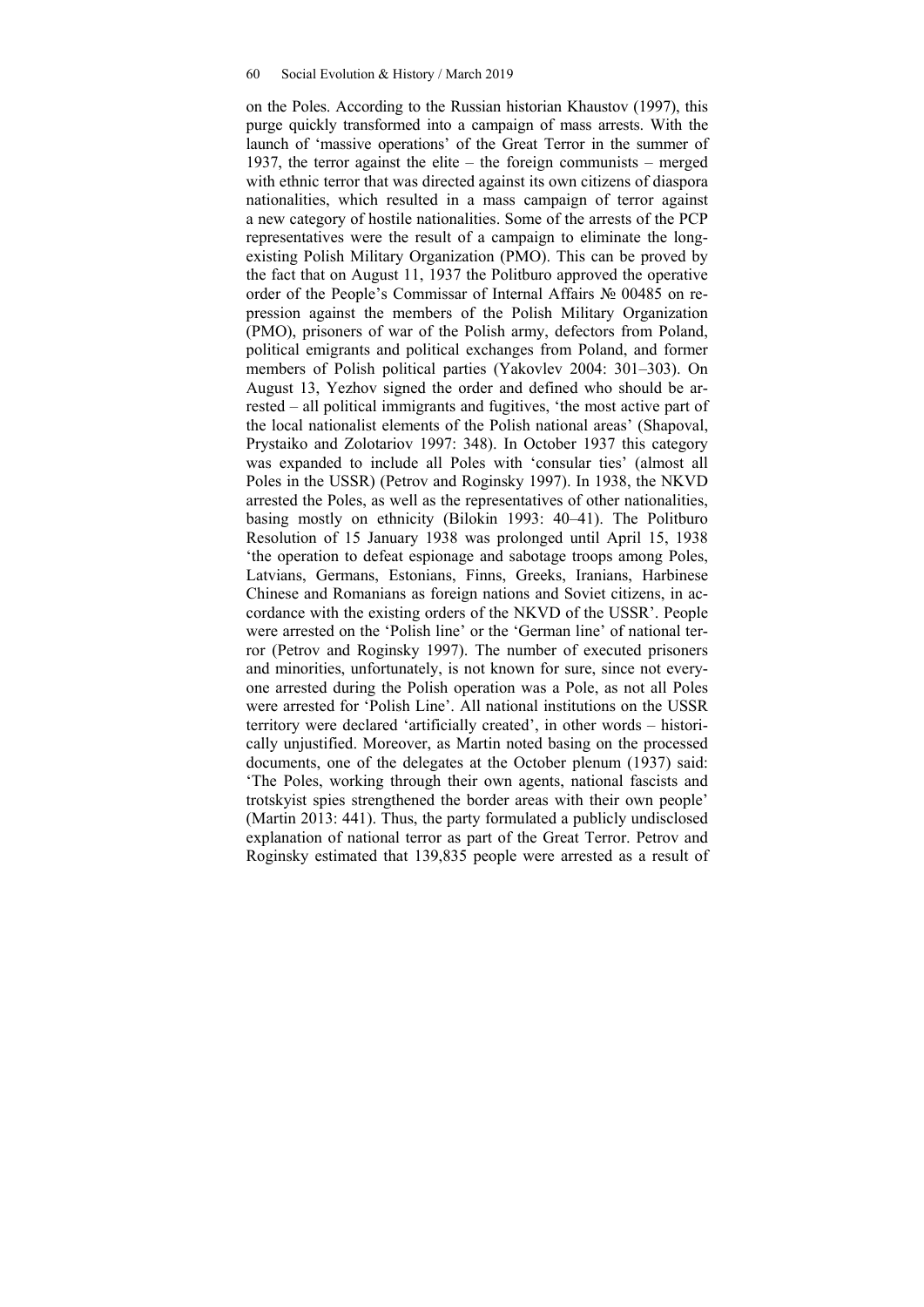the 'Polish operation', while the total number of all Poles arrested in all national operations conducted under № 00447 order counted 118,000–123,000 people for the whole period of the Great Terror (Petrov and Roginsky 1997).

In 1937 almost all Polish Communists, who stayed in the USSR, were arrested. Some of them occupied positions in the structures and divisions of the Third International, which created the necessity to exclude and condemn them. The document of the session of the International Control Commission (ICC) of November 22, 1937, is rather characteristic in this respect. The Polish Communists, who were part of the ICC (Franciszek Grzegorzewski, A. Krajewski and G. Wałecki) were expelled from their own Communist parties as enemies of the people and arrested by the Soviet authorities. The session of the ICC decided to exclude the Polish comrades, arrested by the Soviet authorities and expelled from the CPP as nation's enemies. This logic is quite simple – you are branded as 'nation's enemy' then excluded from the party and the NKVD takes you. The evidence would appear as soon as they needed it. The sentence followed the investigation. A pure precession of simulacrum. According to American historian Chase, this document 'symbolizes the fate of many Poles who lived on the territory of the USSR' (Chase 2001: 286). In February 1938, the Comintern official newspaper 'La Correspondance Internationale' issued twice a week, published the accusation for the entire CPP, signed by J. Svisiski. During the period of 'purge', which began in June 1937, twelve leading members of the Communist party of Poland, who stayed in the USSR, were killed or disappeared (including General secretary Lenski and 70-year-old Adolf Warski, one of the founders of the Polish Social-Democratic and Communist party, as well as other Polish representatives, who occupied positions in the top authorities of the Third International). The Poles participating in international brigades (political leaders of the brigade of Dombrovsky, K. Chikhovski and G. Reicher) were detained immediately after returning from Spain to Moscow (Courtois *et al.* 2001: 289).

The analysis of documents on the dissolution of the Communist Party of Poland, the establishment of the initiative group, which had to be temporarily engaged in Polish affairs and the letter from Dimitrov to Stalin on November 28, 1937 clarified the logic and the role of Stalin in these events.

The resolution of the ECCI can be clearly divided into several parts. The first part, or preamble, denouncing Polish fascism that made 'espionage, sabotage and provocation an important weapon in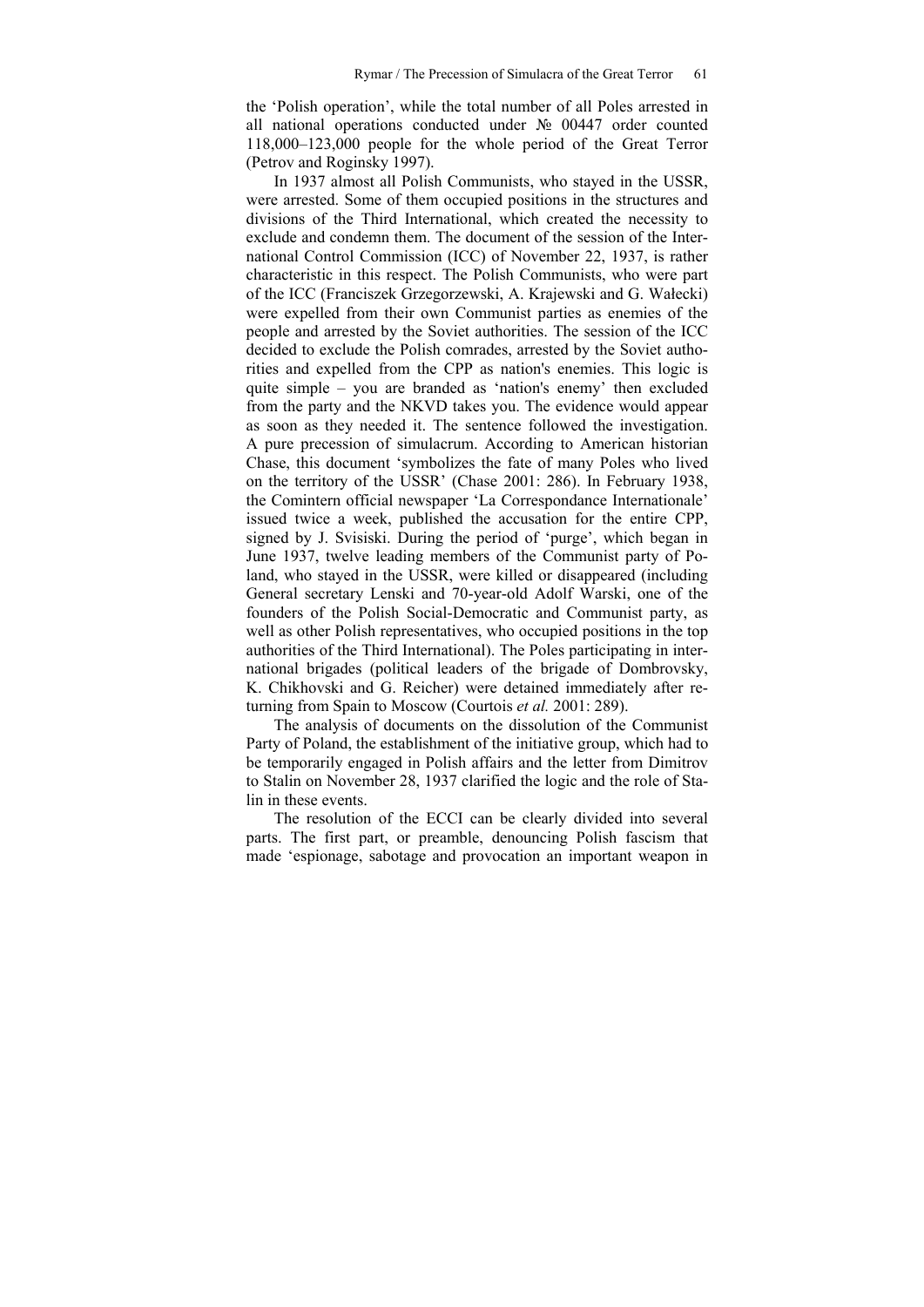their struggle against the labor movement, against all anti-fascist, democratic forces poisoned by this shameful system of all political and social life of Poland' defines its main purpose 'to infiltrate the communist movement, which represents the greatest threat to Polish fascism'. By combining the members of anti-fascist and democratic forces into one unit and opposing them to fascism, the preamble, thus forms an image of an abstract enemy hiding behind the vague definition of 'Polish fascism.'

The second part of the document, or accusations, begins with the fact that the 'Presidium of the Executive Committee of the Communist International on the basis of incontrovertible documentary data', which the Bureau of the ECCI actually did not define, revealed that for several years 'enemies, the agents of Polish fascism' worked in the CPP and they had been sent to the CPP under the guise of 'opposition elements, and then penetrated into the communist movement', and 'promoted their agents to the leadership positions in the Communist Party'. At the same time, 'Polish fascism widely used the Trotskyst-Bukharin freaks' and 'stirred up the fractional struggle in the party'. The accusation ends with the fact that 'all attempts to expel the agents of Polish fascism <...> while maintaining the present organization […] failed'. The document on the dissolution of the CPP is an example of one of many operations for the real *dissuasion* that was conducted throughout the whole period of the Great Terror and after it.

Since the CPP turned out to be an 'incurable patient', the Presidium of the ECCI was left with no choice but to dissolve the CPP with recommendations to 'all honest Communists to shift the main focus of their work on mass organizations, which are working and fighting for the unity of the anti-fascist forces and movements of the national front in Poland' (RGASPI 505/1/74). As Chase pointed (2001: 286), the decision to dissolve the CPP, approved by the ECCI on November 28, 1937, was adopted five days earlier, on November 23, by Dimitrov, Manuilsky, Kuusinen, Moskvin, and Pieck. On November 28, Dimitrov sent a letter to Stalin with the text of resolution. In the letter Dimitrov also asked for advice and guidance concerning the following issues: was it necessary to make a statement on the dissolution of the CPP while the investigation was underway or it was necessary to wait; and, what character should have a decree on the dissolution of the CPP (Adibekov, Anderson and Shirinya 2004: 758). Stalin made an indicative note on Dimitrov's letter: 'The dissolution is two years late. It should be dissolved, but should not be published in the press, in my opinion' (Adibekov, Anderson and Shirinya 2004: 760).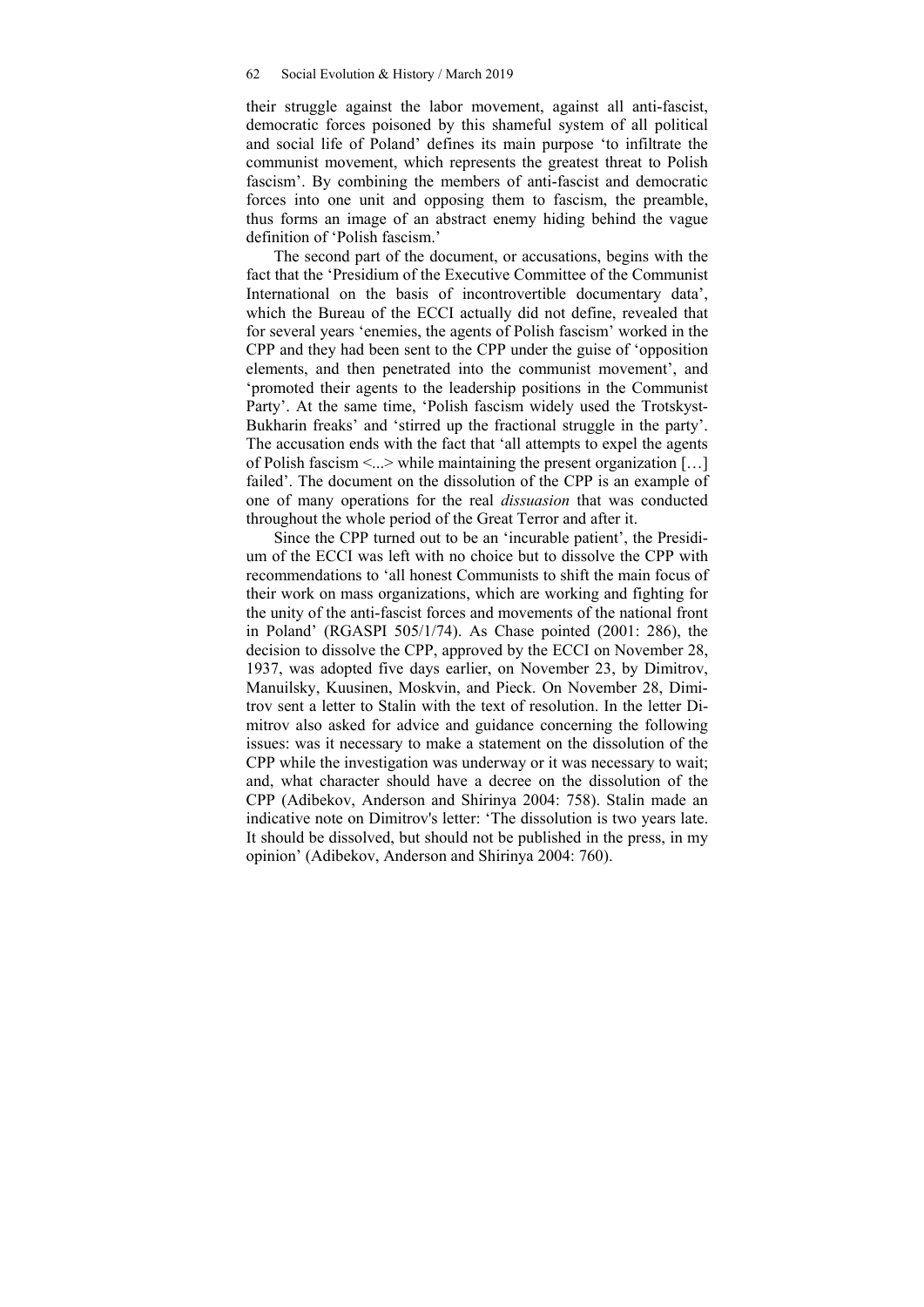### **CONCLUDING REMARKS**

By creating a non-referential field, where the relationship between a sign and real-world objects was blurred or absent and there was used precession and *dissuasion* of the reality, there was created a system with reality necessary for the party and created and distributed by it. In other words, the expanded terror during the period of 1936–1938 helped to form a required space for the then existing regime and for the necessary repressive measures (according to Joseph Stalin and his surroundings) that would strengthen solidarity and defense of the USSR before the start of the new world war. Strengthened by constant suspicions, the repression against political opponents of the VKP(b) transformed into a total terror against the country's population and ethnic minorities living in border regions, particularly against the Polish minority. Covering all the structures the terror could not but spread to the Third International, whose representatives, due to their foreign origin and family ties with nation-states turned the preferred victims of repression. Purge and repression overtook the entire apparatus of the Comintern, causing much harm to communication services, which was completely rebuilt and reorganized and the secretariats of the ECCI. One sixth of the apparatus of the Comintern was subjected to 'purge'. However, the indicative process that was prepared, as the Russian historian Firsov suggests, against the Third International, did not take place. The further research and discovery of new documents concerning repression of the Comintern, could clarify Prof. Firsov's assumptions.

Speaking about national sections, the Communist Party of Poland, which was secretly liquidated in November 1937, suffered the most, and all members of the Central Committee and Poles-functionaries of the Comintern and its subdivisions were repressed. The liquidation of the CPP became officially known only a few months later, in August 1938. The elimination of the CPP and repressions against the Poles in the USSR took more than 100,000 lives.

#### **REFERENCES**

Adibekov, G., Anderson, K., Shirinya, K. (eds.). 2004. *Politburo of the Central Committee of the RKP(b) – VKP(b) and the Comintern: 1919–1943. Documents.* Moscow: ROSSPEN. *Original in Russian* (Адибеков, Г., Андерсон, К., Шириня, К. (ред.) *Политбюро ЦК РКП(б) – ВКП(б) и Коминтерн: 1919– 1943 гг. Документы*. М.: РОССПЭН).

Adibekov, G., Shakhnazarova, E., and Shirinya, K. 1997. *The Organizational Structure of the Comintern. 1919–1943*. Moscow: ROSSPEN. *Original in Russian*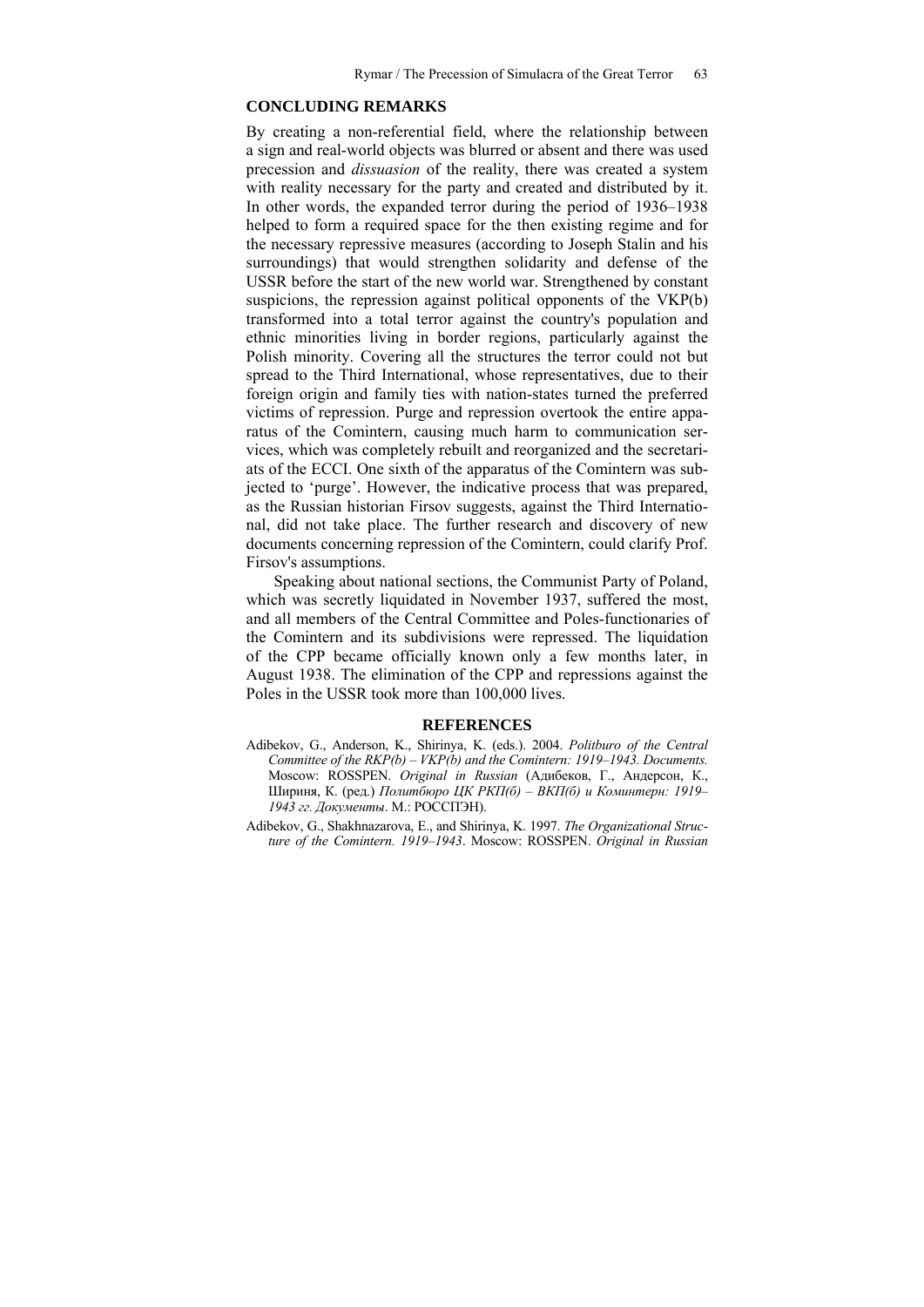64 Social Evolution & History / March 2019

(Адибеков, Г. М., Шахназарова, Э. Н., Шириня, К. К. *Организационная структура Коминтерна*. *1919–1943.* М.: РОССПЭН).

- Babičenko, L. 1994/1995. Die Moskvin-Komission. Neue Einyelheiten zur politisch-organisatorischen Struktur der Komintern in der Repressionsphase. *The International Newsletter of the Historical Studies on Comintern, Communism and Stalinism* 5/6: 35–40. Berlin: Akademie Verlag.
- Baudrillard, J. 2015. *Simulacrum and Simulation.* Moscow: POSTUM. *Original in Russian* (Бодрийяр, Ж. *Симулякры и симуляции*. М.: ПОСТУМ).
- Bilokin, S. 1993. Documents on the History of the NKVD of the USSR: Publication of 45 Documents. *Our Past: Journal of Independent Historical Thought.* Ch. 1 (6): 39–150. Kyiv: M. Kotz Publishing House. *Original in Ukrainian* (Білоконь С. Документи з історії НКВД УРСР: Публікація 45 документів. *Наше минуле: Журнал незалежної історичної думки.* Ч. 1 (6). К.: Видавництво М. Коця).
- Braskén, K. 2011. 'Hauptgefahr jetzt nicht Trotzkismus, sondern Münzenberg' East German Uses of Remembrance and the Contentious Case of Willi Münzenberg. *CoWoPa – Comintern Working Papers* 22: 1–30. URL: https://www. abo.fi/student/media/7957/cowopa22bras ken.pdf.
- Buber-Neumann, M. 1995. *The World Revolution and the Stalinist Regime: Notes of an Eyewitness about the Activity of the Comintern in the 1920–1930s.* Moscow: AIRO-XX. *Original in Russian* (Бубер-Нейман, М. *Мировая революция и сталинский режим: записки очевидца о деятельности Коминтерна в 1920–1930-х годах*. М.: АИРО-ХХ).
- Bulletin of the Opposition No. 66–67 (May June 1938). *Original in Russian* (*Бюллетень оппозиции* № 66–67 [май – июнь 1938 г.]). URL: https://web. mit.edu/fjk/FI/BO/BO-66.shtml.
- Chase, W. 2001. *Enemies within the Gates? The Comintern and the Stalinist Repression, 1934*–*1939.* Yale: Yale University Press.
- Conquest, R. 2009. *The Great Terror: Stalin's Purge of the Thirties.* Lutsk: Teren. *Original in Ukrainian* (Конквест, Р. *Великий терор. Сталінські чистки тридцятих років*. Луцьк: Терен).
- Courtois, S. 1994. La seconde mort de Willi Munzenberg. *Communisme*. 38/39: 25–41. URL: https://books.google.com.ua/books?id=kNY7Qlpt4zAC&pg= PA187&dq=communisme+revue+1994+38&hl=ru&sa=X&redir\_esc=y#v=on epage&q&f=false.
- Courtois, S., Werth, N., Panne, J.-L., Paczkowski, A., Bartosek, K., Margolin, G. L. 2001. *The Black Book of Communism. Crimes, Terror, Repressions.* Moscow: "Tri veka istorii". *Original in Russian* (Куртуа, С., Верт, Н., Панне, Ж.-Л., Пачковский, А., Бартошек, К., Марголен, Ж.-Л. *Черная книга коммунизма. Преступления, террор, репрессии*. М.: Три века истории).
- Davies, R. W., Khlevniuk, O. V., Rees, E. A. (eds.) 2001. *The Stalin-Kaganovich Correspondence. 1931*–*1936.* Moscow: ROSSPEN. *Original in Russian*  (Дэвис, Р. В., Хлевнюк, О. В., Рис, Е. А. (ред.) *Сталин и Каганович. Переписка*. *1931–1936 гг.* М.: РОССПЭН).
- Dimitrov, G. 2003. *The Diary. 1933*–*1949.* Yale: Yale University Press.
- Firsow, F. 1993. Die Säueberungen im Apparat der Komintern. *Kommunisten verfolgen Kommunisten. Stalinistischer Terror und 'Säueberungen' in der*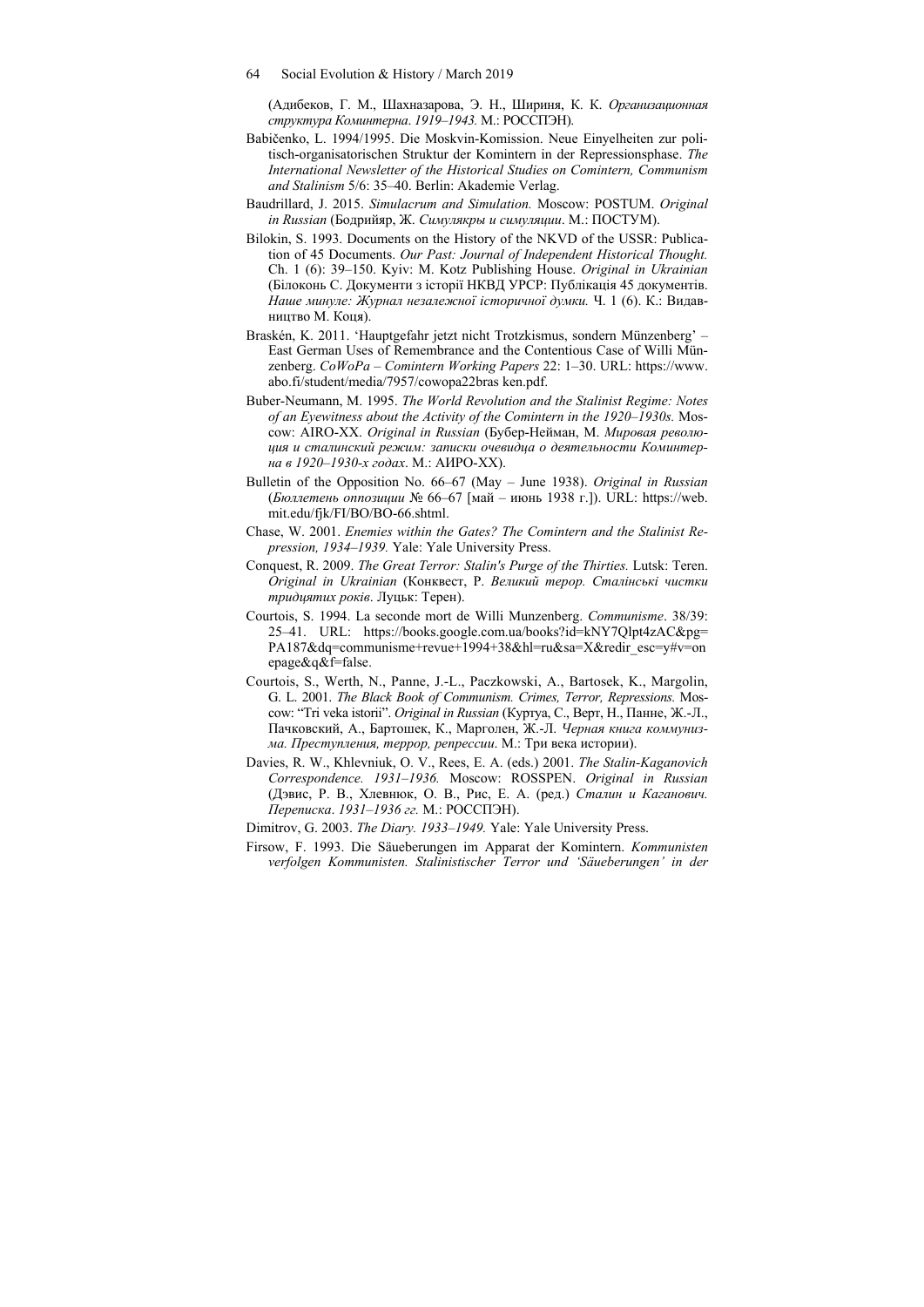*kommunistischen Parteien Europas seit den dreißiger Jahren.* 37–51. Berlin: Akademie Verlag.

- Furet, F. 2007. *The Passing of an Illusion: The Idea of Communism in the Twentieth Century.* Kyiv: DUHK I LITERA. *Original in Ukrainian* (Фюре, Ф. Минуле однієї ілюзії: Нарис про комуністичну ідею у ХХ столітті. К.: ДУХ І ЛІТЕРА).
- Kaganovich, L. 1933. *About Purge the Party.* Moscow, Leningrad: Partizdat. *Original in Russian* (Каганович, Л. М. О чистке партии. М., Л.: Партиздат). URL: https://stalinism.ru/dokymentyi/o-chistke-partii-postanovlenie-tsk-i-tskkvkpb.html.
- Khaustov, V. 1997. From the Prehistory of Mass Repression against the Poles. The Mid-1930s. *Historical Collections 'Memorial', 'Repression against Poles and Polish Citizens'. Original in Russian* (Хаустов, В. Из предыстории массовых репрессий против поляков. Середина 1930-х годов. *Исторические сборники «Мемориал», «Репрессии против поляков и польских граждан»*). URL: http://old.memo.ru/history/POLAcy/ Index.htm.
- Khaustov, V., and Samuelson, L. 2010. *Stalin, NKVD and Repressions 1936 1938.* Moscow: ROSSPEN. *Original in Russian* (Хаустов, В., Самуэльсон, Л. *Сталин, НКВД и репрессии 1936–1938 гг*. М.: РОССПЭН).
- Martin, T. 2013. *The Affirmative Action Empire. Nations and Nationalism in the Soviet Union, 1923–1939.* Kyiv: Krytyka. *Original in Ukrainian* (Мартин, Т. *Імперія національного вирівнювання: нації та націоналізм в Радянському Союзі, 1923–1939*. Киев: Критика).
- Medushevsky, A. 2010. Stalinism as a Model of Social Construction. *Russian History* 6: 3–29. *Original in Russian* (Медушевский, А. Н. Сталинизм как модель социального конструирования. *Российская история* 6: 3–29). URL: http://www.rosspen.su/files/ru/news/Medushevskii.pdf.
- Naimark, N. 2011. *Stalin's Genocides.* Kyiv: Publishing House 'Kyiv-Mohyla Academy'. *Original in Ukrainian* (Наймарк, Н. *Геноциди Сталіна.* Киев: Видавничий дім «Києво-Могилянська академія»).
- Ochotin, N., Roginski, A. 2000/2001. Zur Geschichte der 'Deutschen Operation' des NKWD 1937–1938. *Jahrbuch für Historische Kommunismusforchung*: 89–125. Berlin: Akademie Verlag.
- Panteleїev, M. 1994/1995. La Terreur stаlinienne am Komintern en 1937–1938: Les chiffres et les causes. *Communisme* 40 (41): 37–53. Paris.
- Petrov, N., and Roginsky, A. 1997. Polish Operation of the NKVD in 1937–1938. *Historical Collections 'Memorial', 'Repression against Poles and Polish Citizens'. Original in Russian* (Петров, Н. В., Рогинский, А. Б. Польская операция НКВД 1937–1938 гг. *Исторические сборники «Мемориал», «Репрессии против поляков и польских граждан»*). URL: http://old.memo.ru/ history/POLAcy/Index.htm.
- RGASPI 505/1/74. *Original in Russian* (РГАСПИ Ф. 505. Оп. 1. Д. 74).
- RGASPI 546/1/418. *Original in Russian* (РГАСПИ Ф. 546. Оп. 1. Д. 418).
- Roginsky, V. 1997. *Party of the Executed.* Moscow: Moscow Printing House No. 3 RAN. *Original in Russian* (Рогинский, В. З. *Партия расстрелянных*. М.: Московская типография № 3 РАН). URL: https:// stuff.mit.edu/people/ fjk/Rogovin/volume5/index.hrml.